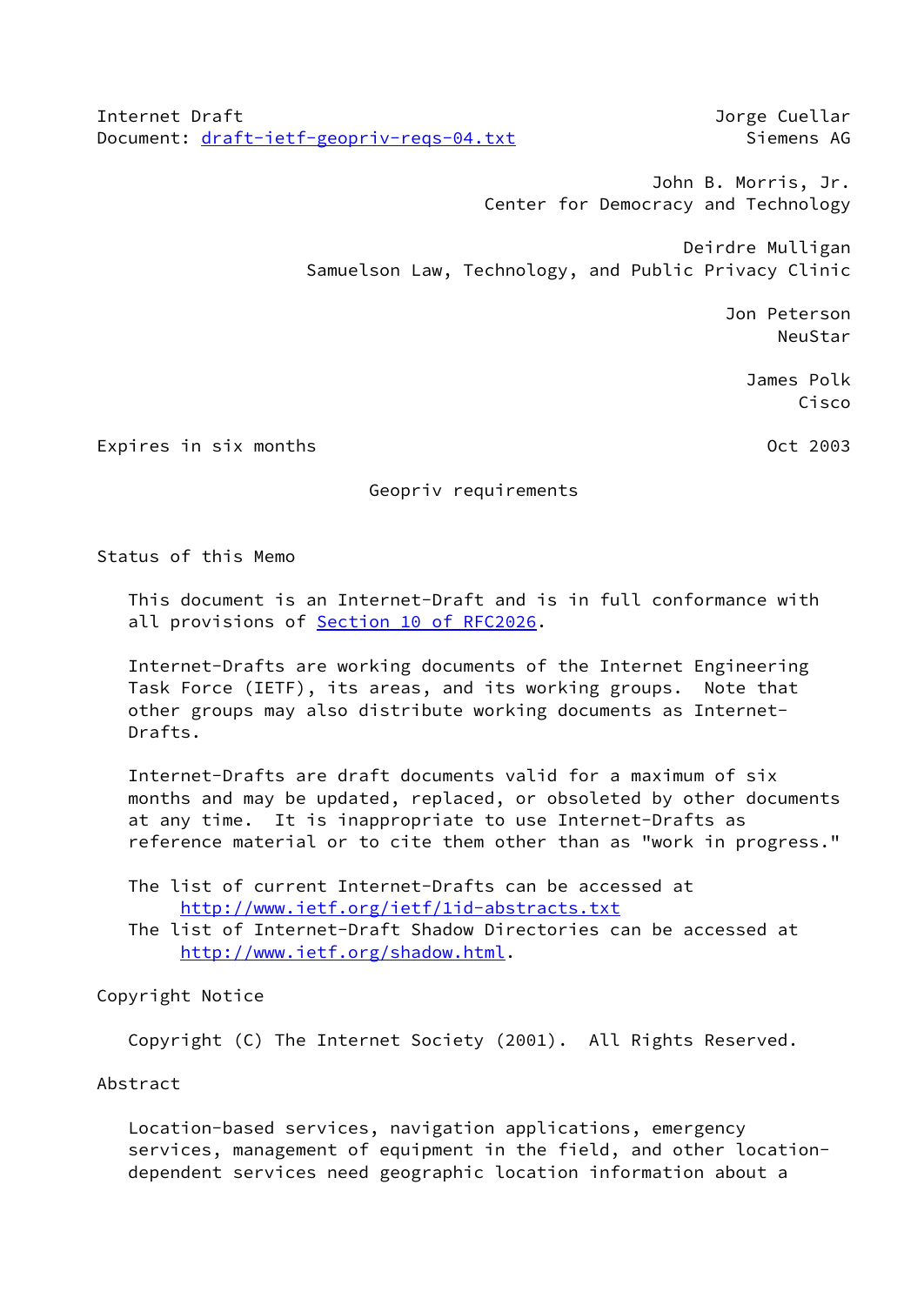Geopriv Requirements **CELL 1003** 

 Target (such as a user, resource or other entity). There is a need to securely gather and transfer location information for location services, while at the same time protecting the privacy of the individuals involved.

 This document focuses on the authorization, security and privacy requirements for such location-dependent services. Specifically, it describes the requirements for the Geopriv Location Object (LO) and for the protocols that use this Location Object. This LO is envisioned to be the main object defined by the Geopriv WG, used in all Geopriv exchanges and in particular used to securely transfer location data.

# Table of Contents

| 2. |                                                      |  |
|----|------------------------------------------------------|--|
|    |                                                      |  |
|    |                                                      |  |
|    |                                                      |  |
|    |                                                      |  |
|    |                                                      |  |
|    |                                                      |  |
|    | 5.4. Further Geopriv Principals10                    |  |
|    |                                                      |  |
|    | 5.6. Identifiers, Authentication and Authorization12 |  |
|    | 6. Scenarios and Explanatory Discussion13            |  |
|    |                                                      |  |
|    |                                                      |  |
|    |                                                      |  |
|    | 7.3. Rule based Location Data Transfer20             |  |
|    | 7.4. Location Object Privacy and Security21          |  |
|    |                                                      |  |
|    | 7.4.2. Authentication Requirements21                 |  |
|    | 7.4.3. Actions to be secured21                       |  |
|    |                                                      |  |
|    |                                                      |  |
|    |                                                      |  |
|    | 8.2. Securing the Privacy Rules22                    |  |
|    | 8.3.                                                 |  |
|    |                                                      |  |
|    |                                                      |  |
|    | 9. Protocol and LO Issues for later Consideration24  |  |
|    | 9.1. Multiple Locations in one LO24                  |  |
|    |                                                      |  |
|    |                                                      |  |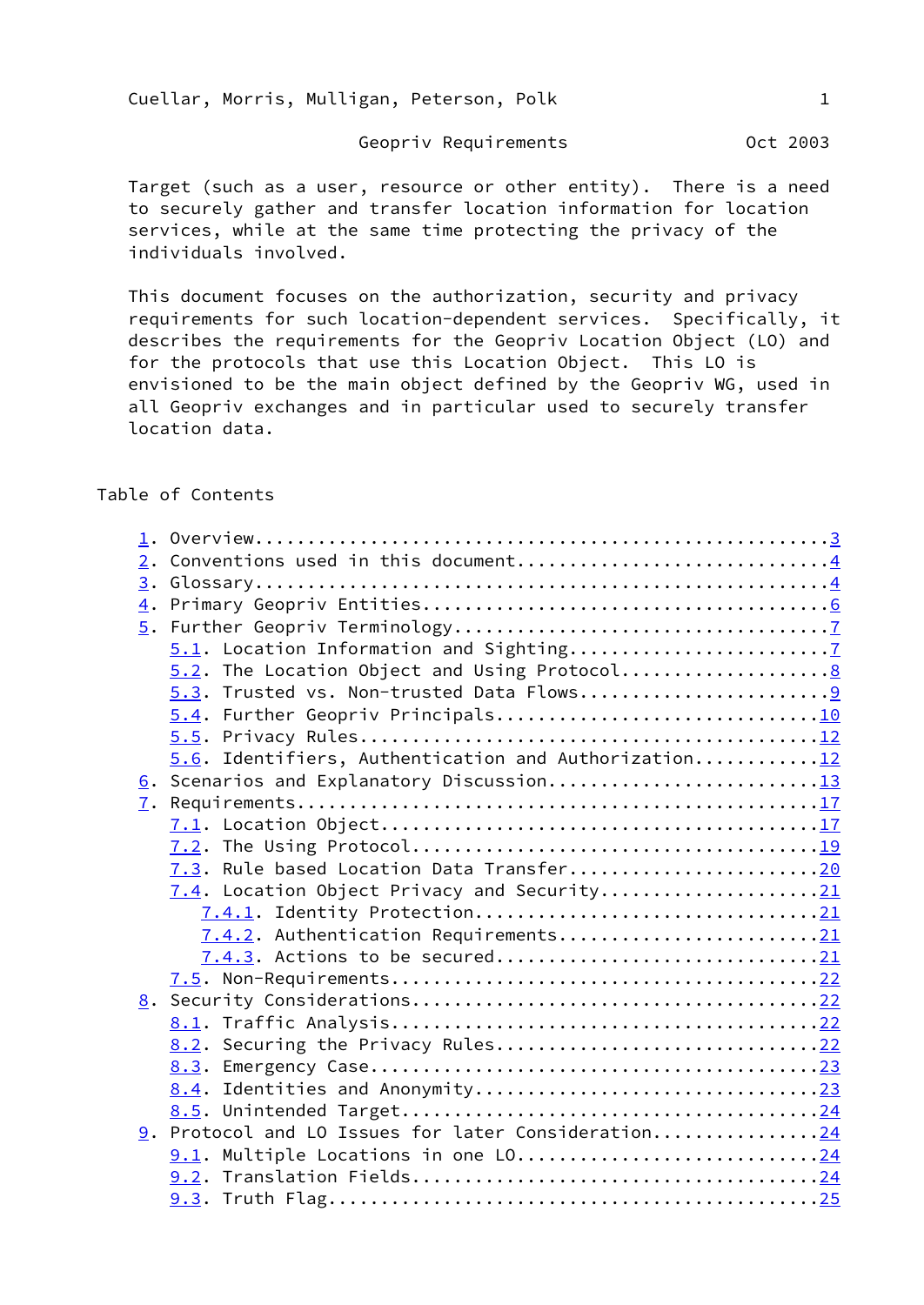| 9.4. Timing Information Format25          |          |
|-------------------------------------------|----------|
| Cuellar, Morris, Mulligan, Peterson, Polk |          |
| Geopriv Requirements                      | Oct 2003 |
| 9.5. The Name Space of Identifiers25      |          |

<span id="page-2-0"></span>[1](#page-2-0). Overview

 Location-based services (applications that require geographic location information as input) are becoming increasingly common. The collection and transfer of location information about a particular Target can have important privacy implications. A key goal of the protocol described in this document is to facilitate the protection of privacy pursuant to Privacy Rules set by the "user/owner of the Target" (or, more precisely in the terminology of this document given in **Section 3** and 5.4 below, the "Rule Maker").

 The ability to gather and generate a Target's location, and access to the derived or computed location, are key elements of the location-based services privacy equation. Central to a Target's privacy are (a) the identity of entities that have access to raw location data, derive or compute location, and/or have access to derived or computed location information, and (b) whether those entities can be trusted to know and follow the Privacy Rules of the user.

 The main principles guiding the requirements described in this document are:

- 1) Security of the transmission of Location Object is essential to guarantee the integrity and confidentiality of the location information. This includes authenticating the sender and receiver of the Location Object, and securing the Location Object itself.
- 2) A critical role is played by user-controlled Privacy Rules, which describe the restrictions imposed or permissions given by the "user" (or, as defined below, the "Rule Maker"). The Privacy Rules specify the necessary conditions that allow a Location Server to forward Location Information to a Location Recipient, and the conditions under which and purposes for which the Location Information can be used.
- 3) One type of Privacy Rules specify in particular how location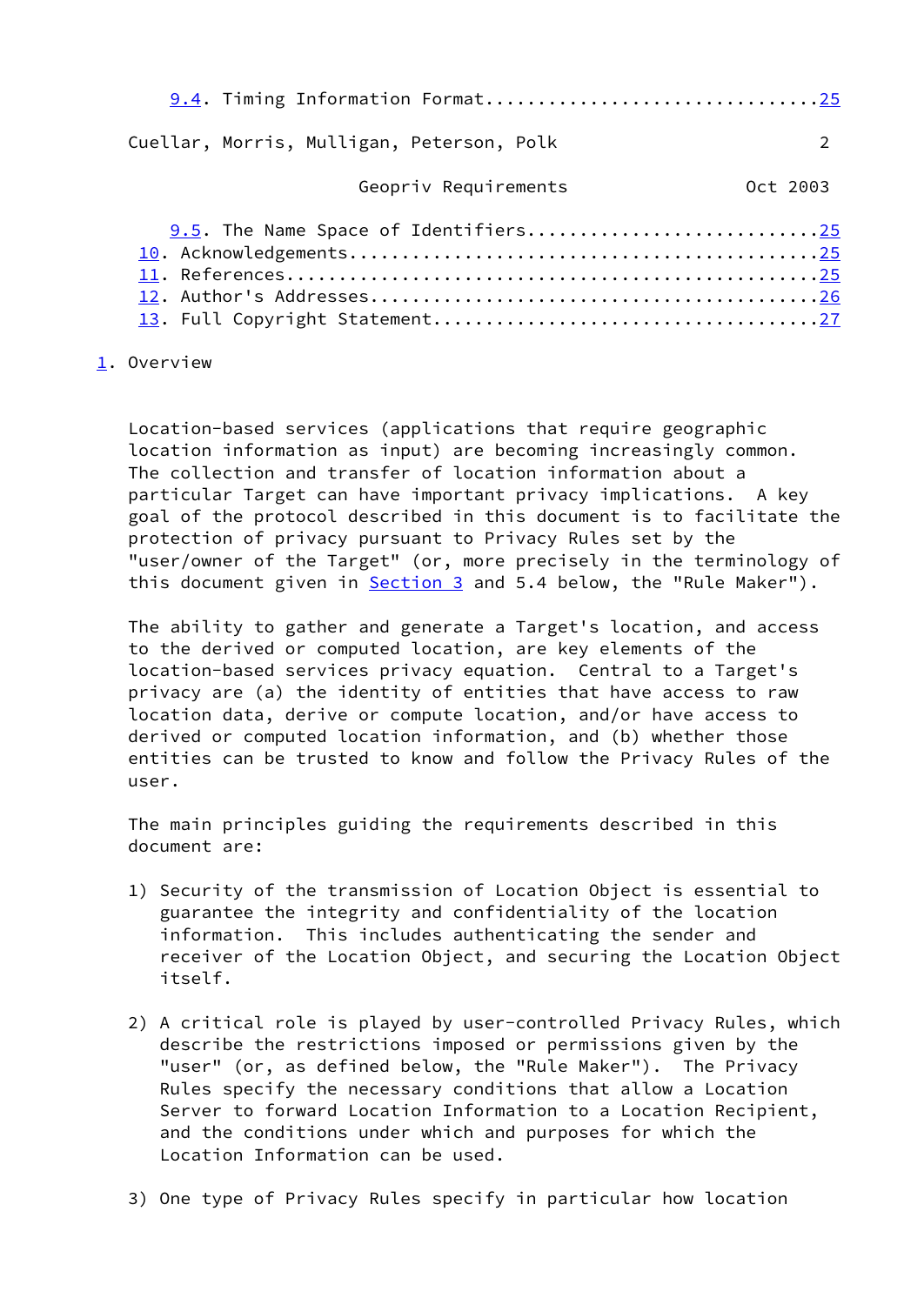information should be filtered, depending on who the recipient is. Filtering is the process of reducing the precision or resolution of the data. A typical rule may be of the form: "my location can only be disclosed to the owner of such credentials in such precision or resolution" (e.g., "my co-workers can be told the city I am currently in").

Cuellar, Morris, Mulligan, Peterson, Polk 3

Geopriv Requirements **CELL COLO 1898** Oct 2003

- 4) The Location Object should be able to carry a limited but core set of Privacy Rules. The exact form or expressiveness of those Rules in the core set or in the full set is not further discussed in this document, but will be discussed more extensively in future documents produced by this working group.
- 5) Whenever appropriate, the location information should not be linked to the real identity of the user or a static identifier easily linked back to the real identity of the user (i.e., Personally Identifiable Information such as a name, mailing address, phone number, social security number, or email address or username). Rather, the user should be able to specify which local identifier, unlinked pseudonym, or private identifier is to be bound to the location information.
- 6) The user may want to hide the real identities of himself and his partners not only to eavesdroppers but also to other entities participating in the protocol.

 Although complete anonymity may not be appropriate for some applications because of legal constraints or because some location services may in fact need explicit identifications, in most cases the location services only need some type of authorization information and/or perhaps anonymous identifiers of the entities in question.

<span id="page-3-0"></span>[2](#page-3-0). Conventions used in this document

 The key words "MUST", "MUST NOT", "REQUIRED", "SHALL", "SHALL NOT", "SHOULD", "SHOULD NOT", "RECOMMENDED", "MAY", and "OPTIONAL" in this document are to be interpreted as described in  $[REC2119]$ .

 Note that the requirements discussed here are requirements on the generic Location Object and on the using protocols for location services. Thus, for the most part, the requirements discussed in this document refer to capabilities that are mandatory-to-implement. For example, requiring that implementations support integrity is not the same thing as requiring that all protocol traffic be authenticated. In contrast, an example of a mandatory-to-use (not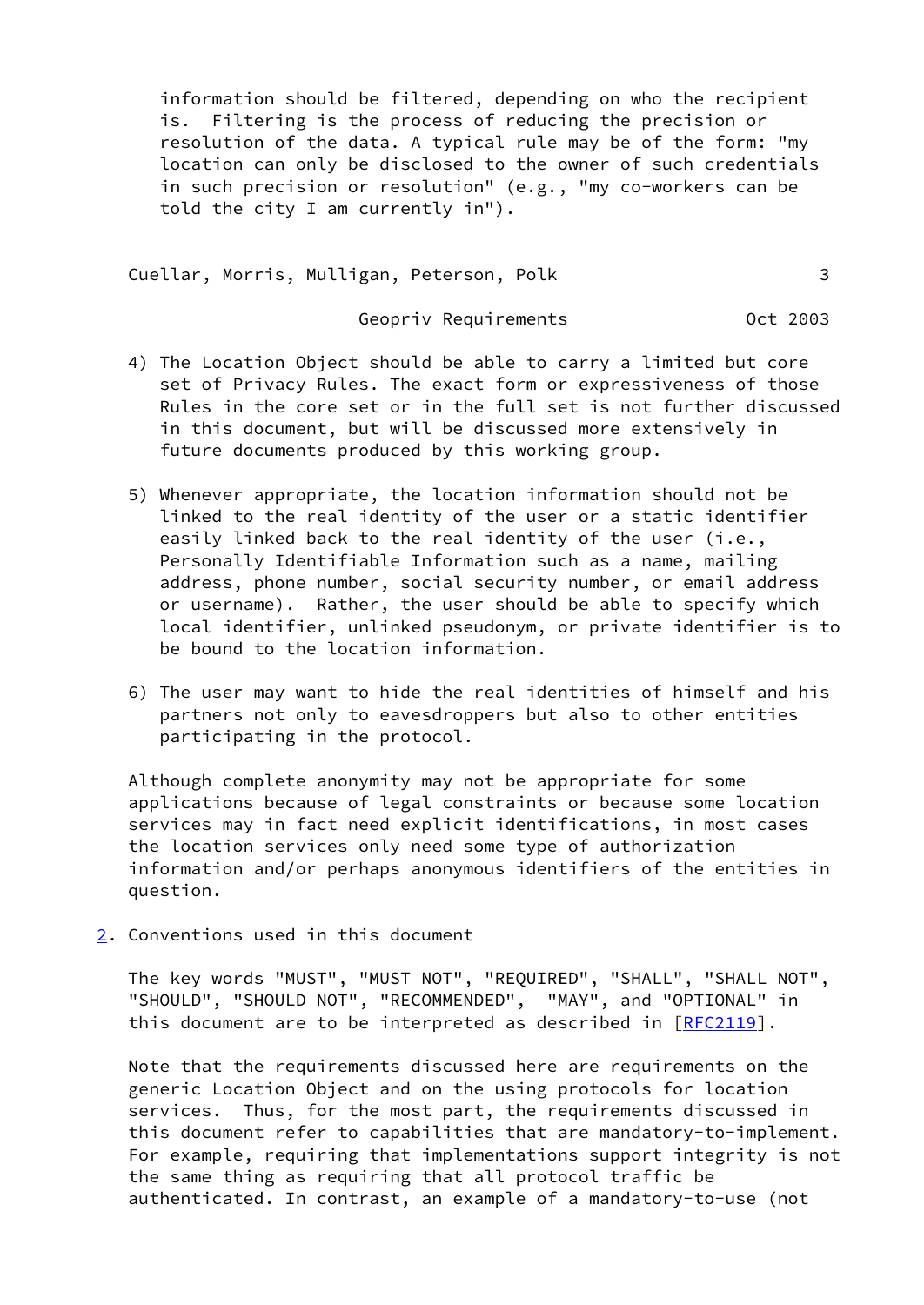just mandatory-to-implement) requirement might be one that states that the user always receives a notice when his location data was not authenticated. This practice is mandatory-to-use, not just to implement.

<span id="page-4-0"></span>[3](#page-4-0). Glossary

 For easy reference and readability, below are basic terms that will be defined more formally and fully later in this document.

 Location Generator (LG): The entity that initially determines or gathers the location of the Target and creates Location Objects describing the location of the Target.

Cuellar, Morris, Mulligan, Peterson, Polk 4

Geopriv Requirements **CELL COLO 1898** Oct 2003

 Location Object (LO): An object conveying location information (and possibly privacy rules) to which Geopriv security mechanisms and privacy rules are to be applied.

- Location Recipient (LR): The entity that receives location information. It may have asked for this location explicitly (by sending a query to a location server), or it may receive this location asynchronously.
- Location Server (LS): The entity to which a LG publishes location objects, the recipient of queries from location receivers, and the entity that applies rules designed by the rule maker.
- Precision: The number of significant digits to which a value has been reliably measured.
- Principal: The holder/subject of the credentials, e.g. a workstation user or a network server.
- Resolution: The fineness of detail that can be distinguished in measured area. Applied to Geopriv this means the fineness of area within provided, and closed, borders (ex. Latitude and Longitude boundaries).
- Rule Holder: The entity that provides the rules associated with a particular target for the distribution of location information. It may either  $\mathbb B$ pushË rules to a location server, or a location server may **MoullE** rules from the Rule Holder.
- Rule Maker: The authority that creates rules governing access to location information for a target (typically, this it the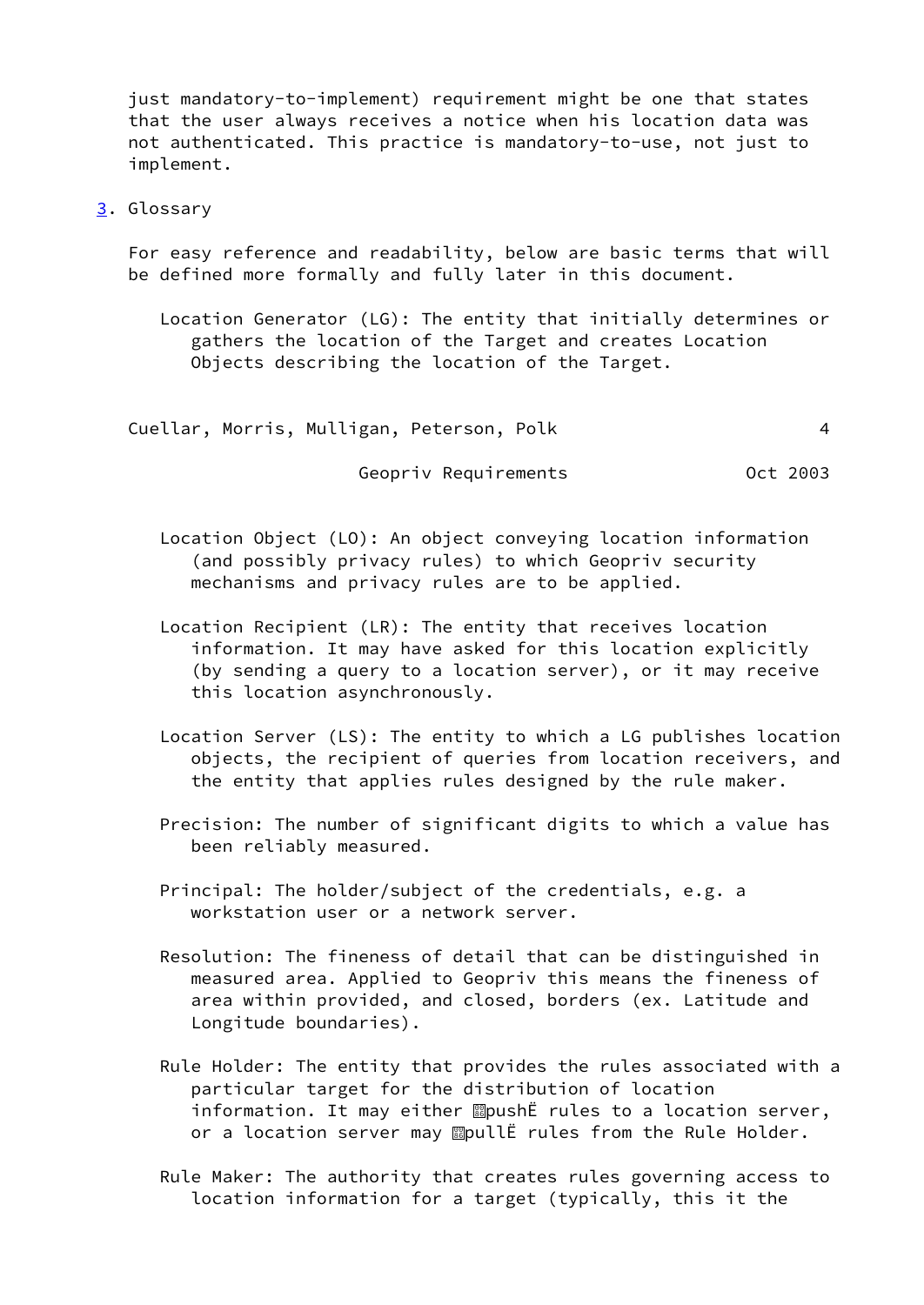target themselves).

- Rule, or Privacy Rule: A directive that regulates an entity's activities with respect to location information, including the collection, use, disclosure, and retention of location information.
- Target: A person or other entity whose location is communicated by a Geopriv Location Object.
- Using Protocol: A protocol that carries a Location Object.
- Viewer: A Principal that consumes location information that is communicated by a Geopriv Location Object, but does not pass this information further.

 Resolution and Precision are very close terms. Either quality can be 'reduced' to coarsen location information: 'resolution' by defining a off-center perimeter around a user's location or

Cuellar, Morris, Mulligan, Peterson, Polk 5

Geopriv Requirements **CELL 1998** Oct 2003

 otherwise enlarging the area in consideration (from state to country, say) and 'precision' by discarding significant digits of positioning information (rounding off longitude and latitude from seconds to minutes, say). Another WG document treats this topic in much more detail.

<span id="page-5-0"></span>[4](#page-5-0). Primary Geopriv Entities

 The following picture shows the primary Geopriv entities in a simple and basic architecture, without claim of completeness nor any suggestion that the entities identified must in all cases be physically separate entities.

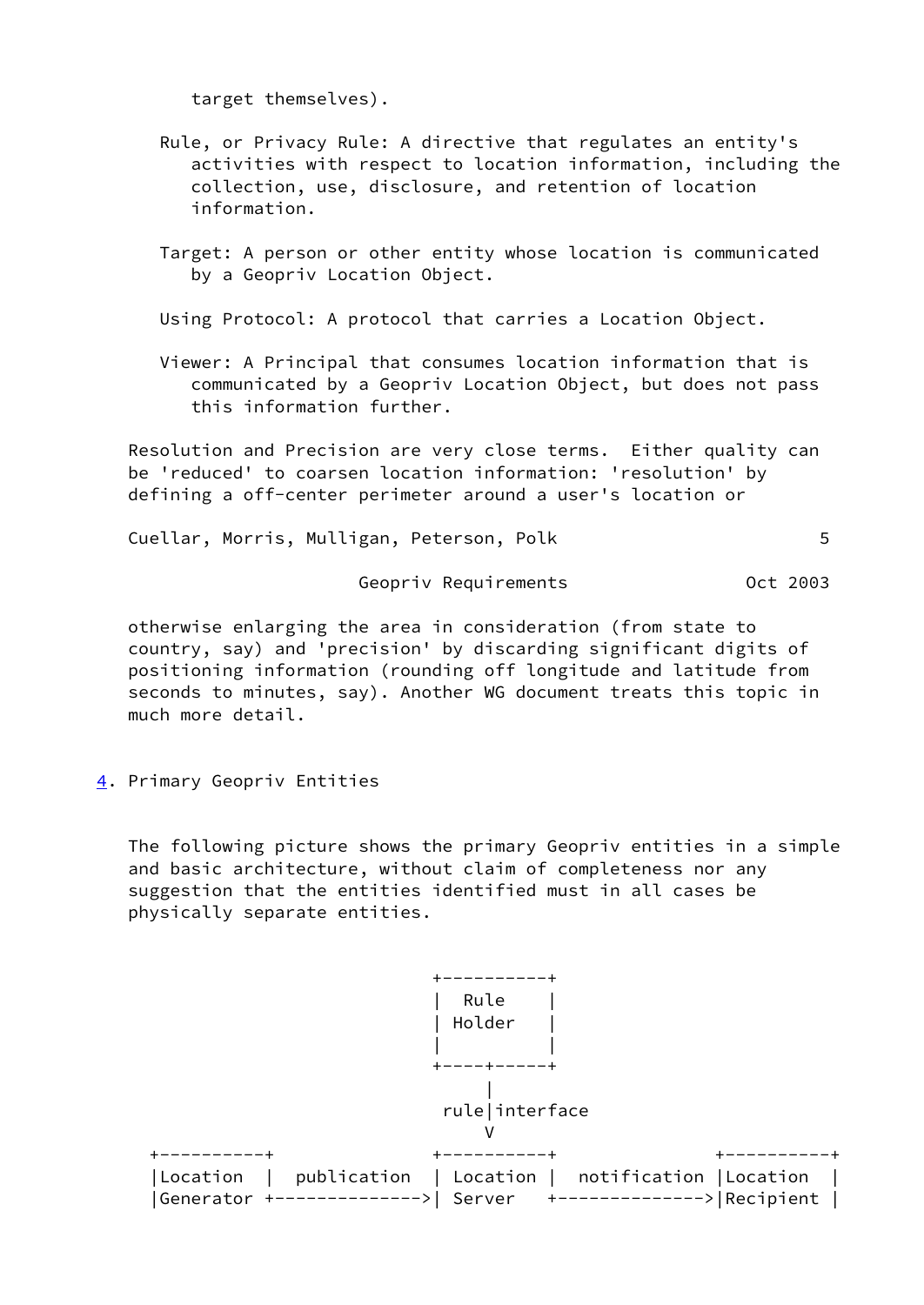| $\neg$ n<br>$\cdots$ | interface |  |
|----------------------|-----------|--|
|                      |           |  |

The four primary Entities are described as follows:

- Location Generator (LG): The entity that initially determines or gathers the location of the Target and creates Location Objects describing that location. LGs publish Location Objects to Location Servers. The manner in which the Location Generator learns of Location Information is outside the scope of the Geopriv Protocol..
- Location Server (LS): The LS is an element that receives publications of Location Objects from Location Generators and may receive subscriptions from Location Recipients. The LS applies the rules (which it learns from the Rule Holder) to LOs it receives from LGs, and then notifies LRs of resulting LOs as necessary.
- Location Recipient (LR): The LR is an element that receives notifications of Location Objects from Location Servers. The LR may render these LOs to a user or automaton in some fashion.
- Cuellar, Morris, Mulligan, Peterson, Polk 6

Geopriv Requirements **CELL COLO 1898** Oct 2003

 Rule Holder (RH): The RH is an element that houses Privacy Rules for receiving, filtering and distributing Location Objects for specific Targets. A LS may query an RH for a set of rules, or rules may be pushed from the RH to an LS. The rules in the Rule Holder are populated by the Rule Maker.

 Thus Location Generation is the process of gathering Location Information, perhaps from multiple sources, at an IP-based Geopriv Entity, the LG, which communicates with other Geopriv Entities.

 Rules MUST be authenticated and protected. How this is done and in particular how to distribute the keys to the RM and other authorities is outside of the scope of this document. See also [Section 8.2](#page-24-1) "Securing the Privacy Rules".

 The interfaces between the Geopriv entities are not necessarily protocol interfaces; they could be internal interfaces within a single composed device. In some architectures, the Location Generator, Rule Holder, and Location Server might all be implemented in the same device. There may be several Rule Holders that enforce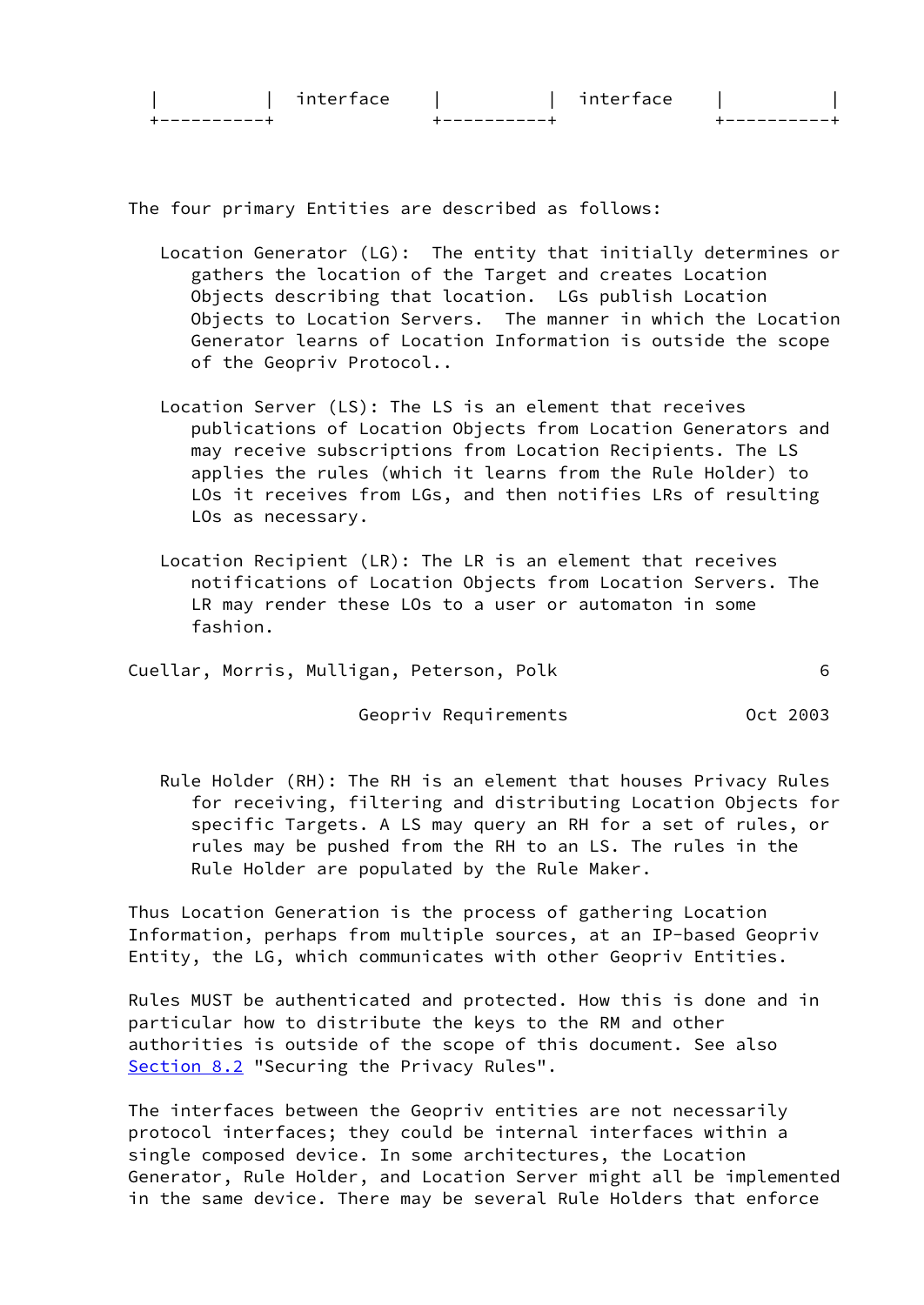the Privacy Rules at a particular Location Server.

<span id="page-7-0"></span>[5](#page-7-0). Further Geopriv Terminology

 The terminology and definitions detailed below include both terms that, besides the primary Geopriv entities, (1) are used in the requirements section of this document, and (2) provide additional detail about the usage model envisioned for the Geopriv Location Object. These latter terms will be utilized in a separate scenarios document and elsewhere.

<span id="page-7-1"></span>[5.1](#page-7-1). Location Information and Sighting

 The focus of the Geopriv working group is on information about a Target's location that is NOT based on generally or publicly available sources, but instead on private information provided or created by a Target, a Target's Device, or a Target's network or service provider. Notwithstanding this focus on private location information, the Geopriv Location Object could certainly be used to convey location information from publicly available sources.

 This Location Information may have determined in many different ways, including:

 (a) derived or computed from information generally not available to the general public (such as information mainly available to a network or service provider), (b) determined by a Device that may be not generally publicly addressable or accessible, or (c) input or otherwise provided by a Target.

Cuellar, Morris, Mulligan, Peterson, Polk 7

Geopriv Requirements **CELL 1003** 

 As examples, the Location Information could include (a) information calculated by triangulating on a wireless signal with respect to cell phone towers, (b) longitude and latitude information determined by a Device with GPS (global positioning satellite) capabilities, (c) information manually entered into a cell phone or laptop by a Target in response to a query, or (d) automatically delivered by some other IP protocol, such as at device configuration via DHCP.

 Excluded from this definition is the determination of location information wholly without the knowledge or consent of the Target (or the Target's network or access service provider), based on generally available information such as an IP or e-mail address. In some cases information like IP address can enable someone to estimate (at least roughly) a location. Commercial services exist

Location Information: A relatively specific way of describing where a Device is located.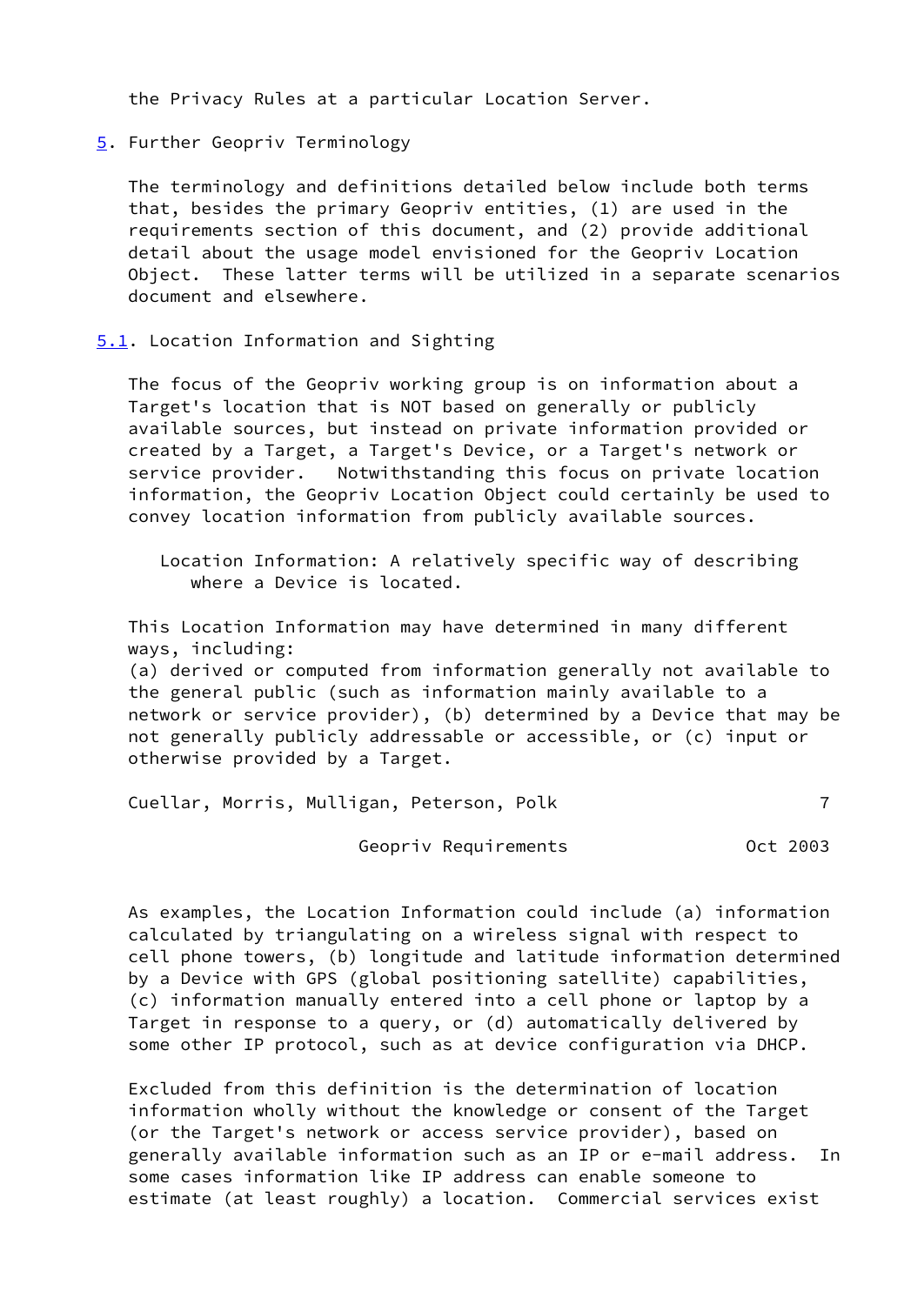that offer to provide rough location information based on IP address. Currently, this type of location information is typically less precise than the type of location information addressed in this document. Although this type of location computation still raises significant potential privacy and public privacy concerns, such scenarios are generally outside the scope of this document.

 Within any given location-based transaction, the INITIAL determination of location (and thus the initial creation of Location Information) is termed a Sighting:

 Sighting: The initial determination of location based on non-public information (as discussed in the definition of Location Information), and the initial creation of Location Information.

 Some variant of the sighting information is included in the Location Object. Abstractly, it consists of two separate data fields:

(Identifier, Location)

 where Identifier is the identifier assigned to a Target being sighted, and Location is the current position of that Target being sighted. Not all entities may have access to exactly the same piece of sighting information. A sighting may be transformed to a new sighting pair:

(Identifier-1, Location-1)

 before it is provided by a Location Generator or Location Server to Location Recipient. In this case, Identifier-1 may be Pseudonym, and Location-1 may have less precision or resolution than the original value.

<span id="page-8-0"></span>[5.2](#page-8-0). The Location Object and Using Protocol

Cuellar, Morris, Mulligan, Peterson, Polk 8

Geopriv Requirements **CELL 1998** Oct 2003

 A main goal of the Geopriv working group is to define a Location Object (LO), to be used to convey both Location Information and basic privacy-protecting instructions:

 Location Object (LO): This data contains the Location Information of the Target, and other fields including an identity or pseudonym of the Target, time information, core Privacy Rules, authenticators, etc. Most of the fields are optional,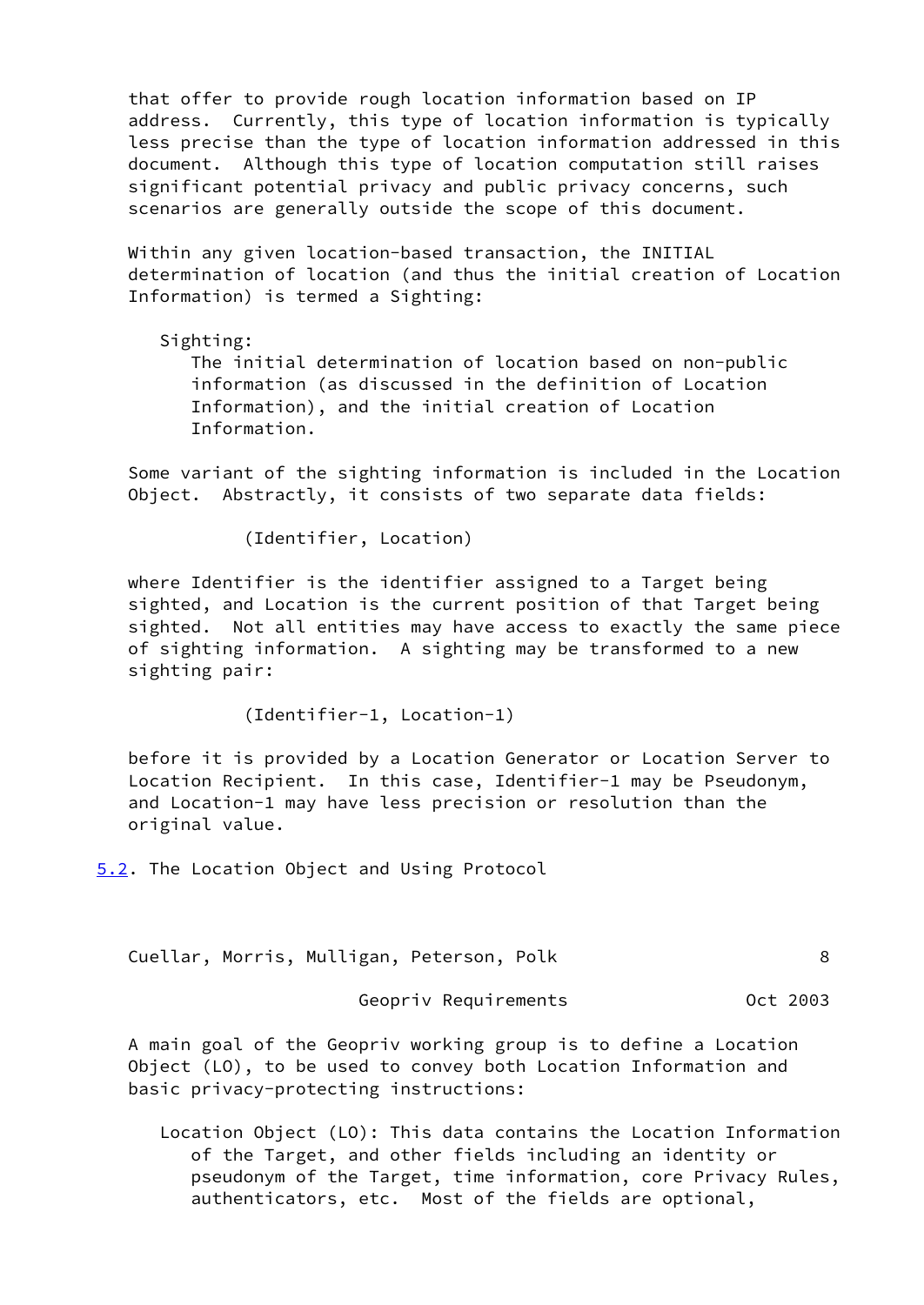including the Location Information itself.

 Nothing is said about the semantics of a missing field. For instance, a partially filled object MAY be understood implicitly as the request to complete it. Or, if no time information is included, this MAY implicitly mean "at the current time" or "at a very recent time", but it could be interpreted in a different way, depending on the context.

 The "using protocol" is the protocol that uses (reads or modifies) the Location Object. A protocol that just transports the LO as a string of bits, without looking at them (like an IP storage protocol could do), is not a using protocol, but only a transport protocol. Nevertheless, the entity or protocol that caused the transport protocol to move the LO is responsible for the appropriate distribution, protection, usage, retention, and storage of the LO based on the rules that apply to that LO.

 The security and privacy enhancing mechanisms used to protect the LO are of two types: First, the Location Object definition MUST include the fields or mechanisms used to secure the LO as such. The LO MAY be secured, for example, using cryptographic checksums or encryption as part of the LO itself. Second, the using protocol may also provide security mechanisms to securely transport the Location Object.

 When defining the LO, the design should observe that the security mechanisms of the Location Object itself are to be preferred. Thus the definition of the LO MUST include some minimal crypto functionality (Req. 14 and 15). Moreover, if the RM specifies the use of a particular LO security mechanism, it MUST be used (Req. 4).

<span id="page-9-0"></span>[5.3](#page-9-0). Trusted vs. Non-trusted Data Flows

 Location information can be used in very different environments. In some cases the participants will have longstanding relationships, while in others the participants may have discrete interactions with no prior contractual or other contact.

 The different relationships raise different concerns for the implementation of privacy rules, including the need to communicate Privacy Rules. A public Rule Holder, for example, may be unnecessary in a trusted environment where more efficient methods of

Cuellar, Morris, Mulligan, Peterson, Polk 9

Geopriv Requirements **CELL COLO 1898** Oct 2003

addressing privacy issues exist. The following terms distinguish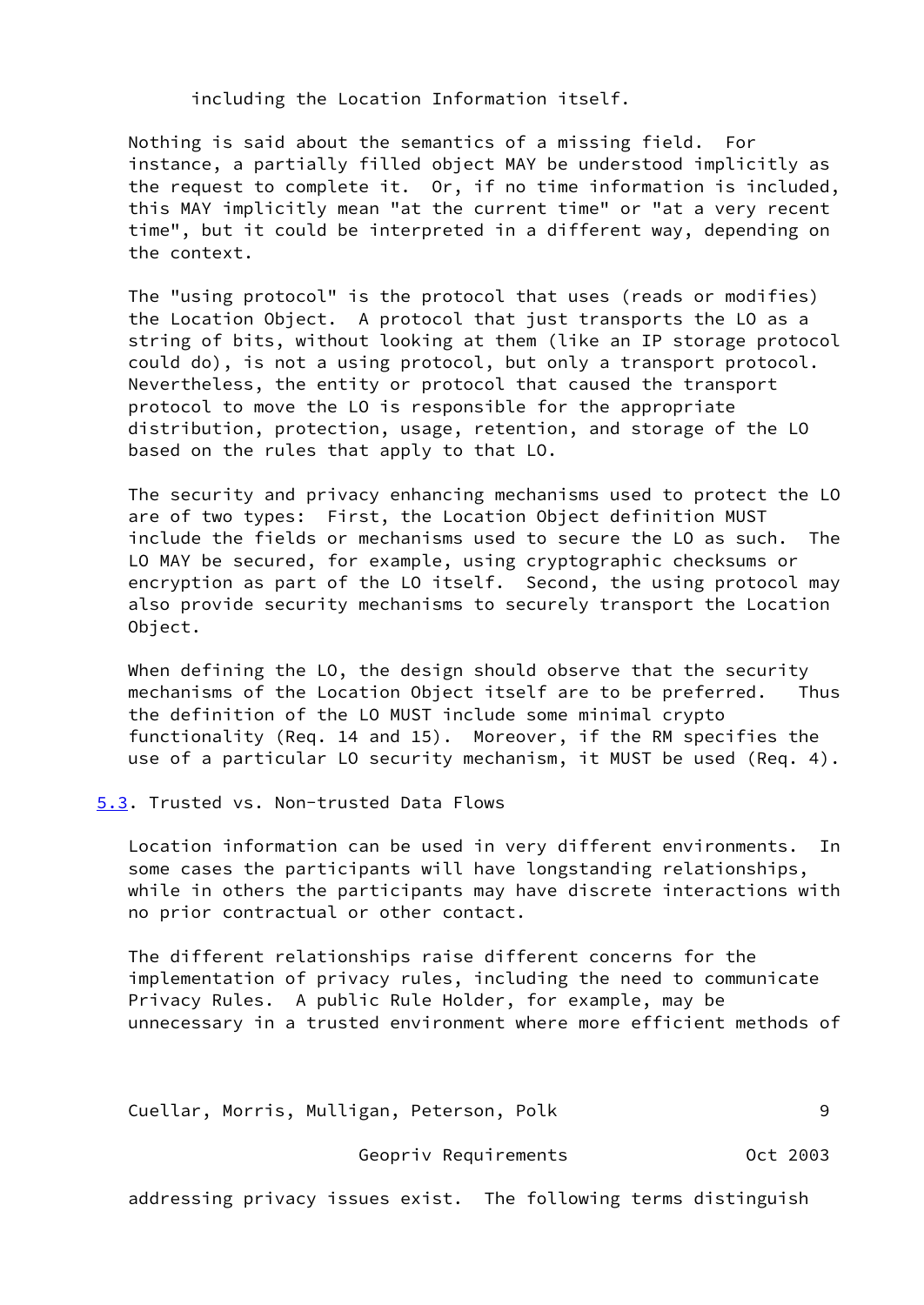between the two basic types of data flows:

 Trusted Data Flow: A data flow that is governed by a pre-existing contractual relationship that addresses location privacy.

Non-trusted Data Flow:

 The data flow is not governed by a pre-existing contractual relationship that addresses location privacy.

<span id="page-10-0"></span>[5.4](#page-10-0). Further Geopriv Principals

## Target:

 The entity whose location is desired by the Location Recipient. In many cases the Target will be the human "user" of a Device or an object such as a vehicle or shipping container to which the Device is attached. In some instances the Target will be the Device itself.

#### Device:

 The technical device the location of which is tracked as a proxy for the location of a Target.

 A Device might, for example, be a cell phone, a Global Positioning Satellite (GPS) receiver, a laptop equipped with a wireless access Device, or a transmitter that emits a signal that can be tracked or located. In some situations, such as when a Target manually inputs location information (perhaps with a web browser), the Target is effectively performing the function of a Device.

Rule Maker (RM):

 The individual or entity that has the authorization to set the applicable Privacy Rules for a potential Geopriv Target. In many cases this will be the owner of the Device, and in other cases this may be the user who is in possession of the Device. For example, parents may control what happens to the location information derived from a child's cell phone. A company, in contrast, may own and provide a cell phone to an employee but permit the employee to set the privacy rules.

 There are four scenarios in which some form of constraint or override might be placed on the Privacy Rules of the Rule Maker:

 1. In the case of emergency services (such as E911 within the United States), local or national laws may require that accurate location information be transmitted in certain defined emergency call situations. The Geopriv Working Group MUST facilitate this situation.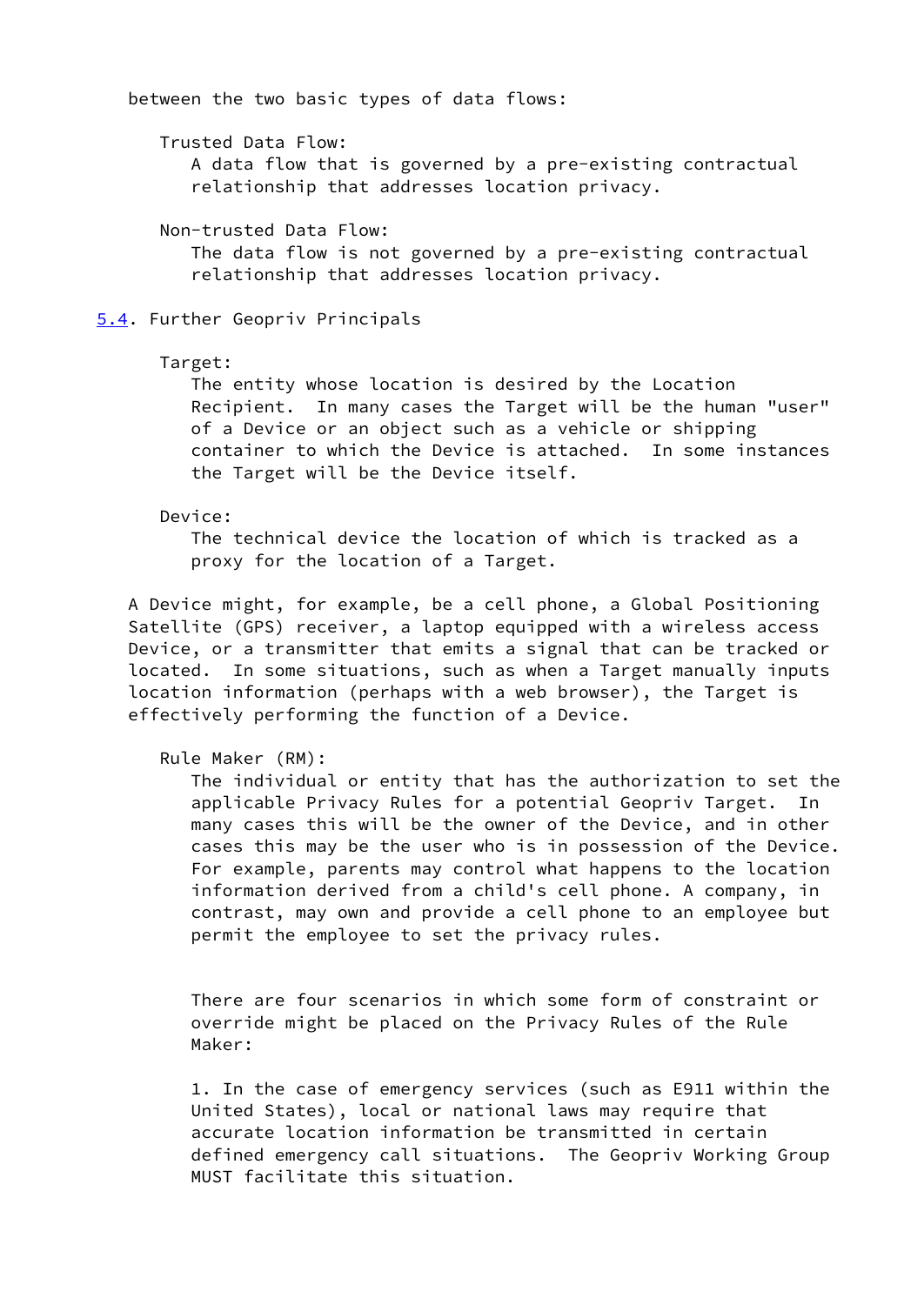Cuellar, Morris, Mulligan, Peterson, Polk 10

Geopriv Requirements **CELL 1003** 

 2. In the case of legal interception, the RM may not be aware of an override directive imposed by a legal authority. It is not the expectation of the Working Group that particular accommodation will be made to facilitate this situation.

 3. In the context of an employment relationship or other contractual relationship, the owner of a particular location (such as a corporate campus) may impose constraints on the use of Privacy Rules by a Rule Maker. It is not the expectation of the Working Group that particular accommodation will be made to facilitate this situation.

 4. It is conceivable that a governmental authority may seek to impose constraints on the use of Privacy Rules by a Rule Maker in non-emergency situations. It is not the expectation of the Working Group that particular accommodation will be made to facilitate this situation.

Viewer:

 An individual or entity who receives location data about a Target and does not transmit the location information or information based on the Target's location (such as driving directions to or from the Target) to any party OTHER than the Target or the Rule Maker.

Data Transporter:

 An entity or network that receives and forwards data without processing or altering it. A Data Transporter could theoretically be involved in almost any transmission between a Device and a Location Server, a Location Server and a second Location Server, or a Location Server and an Viewer. Some location tracking scenarios may not involve a Data Transporter.

Access Provider (AP):

 The domain that provides the initial network access or other data communications services essential for the operation of communications functions of the Device or computer equipment in which the Device operates. Often, the AP -- which will be a wireless carrier, an Internet Service Provider, or an internal corporate network -- contains the LG. Sometimes the AP has a "dumb" LG, one that transmits Geopriv LOs but does not use any part of the Geopriv Location Object. Other cases may not involve any AP, or the AP may only act as a Data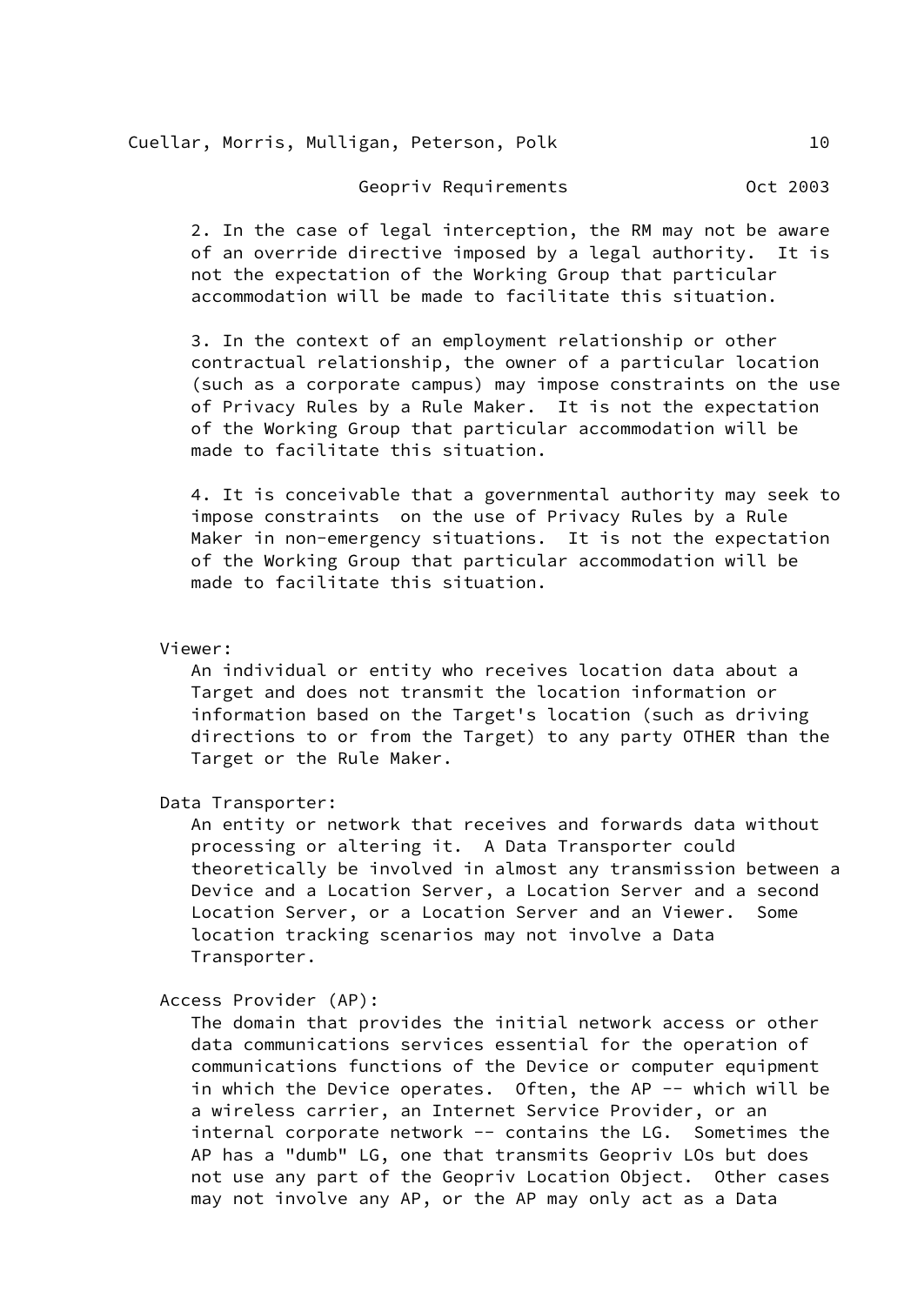Transporter.

Location Storage:

 A Device or entity that stores raw or processed Location Information, such as a database, for any period of time longer than the duration necessary to complete an immediate transaction regarding the Location Information.

Cuellar, Morris, Mulligan, Peterson, Polk 11

Geopriv Requirements **CELL COLO 1898** Oct 2003

 The existence and data storage practices of Location Storage is crucial to privacy considerations, because this may influence what Location Information could eventually be revealed (through later distribution, technical breach, or legal processes).

# <span id="page-12-0"></span>[5.5](#page-12-0). Privacy Rules

 Privacy Rules are rules that regulate an entity's activities with respect to location and other information, including, but not limited to, the collection, use, disclosure, and retention of location information. Such rules are generally based on fair information practices, as detailed in (for example) the OECD Guidelines on the Protection of Privacy and Transporter Flows of Personal Data [[OECD\]](#page-28-1).

Privacy Rule:

 A rule or set of rules that regulate an entity's activities with respect to location information, including the collection, use, disclosure, and retention of location information. In particular, the Rule describes how location information may be used by an entity and which transformed location information may be released to which entities under which conditions. Rules must be obeyed; they are not advisory.

 A full set of Privacy Rules will likely include both rules that have only one possible technical meaning, and rules that will be affected by a locality's prevailing laws and customs. For example, a distribution rule of the form "my location can only be disclosed to the owner of such credentials and in such precision or resolution" has clear-cut implications for the protocol that uses the LO. But other rules, like retention or usage Rules, may have unclear technical consequences for the protocol or for the involved entities. For example, the precise scope of a retention rule stating "you may not store my location for more than 2 days" may in part turn on local laws or customs.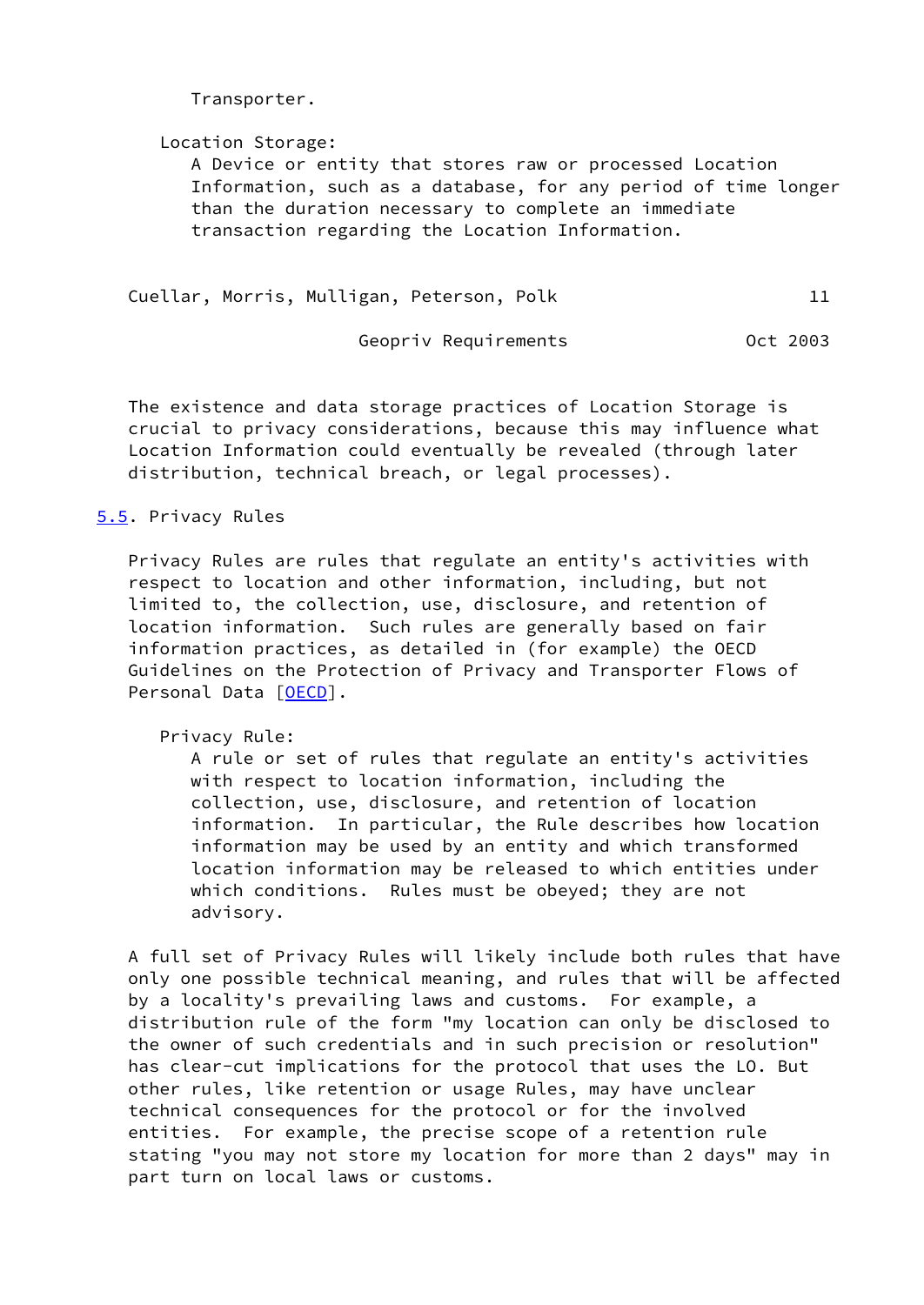### <span id="page-13-0"></span>[5.6](#page-13-0). Identifiers, Authentication and Authorization

 Anonymity is the property of being not identifiable (within a set of subjects). Anonymity serves as the base case for privacy: without the ability to remain anonymous, individuals may be unable to control their own privacy. Unlinkability ensures that a user may make multiple uses of resources or services without others being able to link these uses to each other. Unlinkability requires that entities are unable to determine whether the same user caused certain specific operations in the system.  $[15099]$  A pseudonym is simply a bit string which is unique as ID and is suitable to be used for end-point authentication.

```
Cuellar, Morris, Mulligan, Peterson, Polk 12
```
Geopriv Requirements **CELL 1998** Oct 2003

Unlinked Pseudonym:

 A pseudonym where the linking between the pseudonym and its holder is, at least initially, not known to anybody with the possible exception of the holder himself or a trusted server of the user. See [\[Pfi01](#page-28-3)] (there the term is called Initially Unlinked Pseudonym)

 The word authentication is used in different meanings. Some require that authentication associates an entity with a more or less well known identity. This basically means that if A authenticates another entity B as being "id-B", then the label "id-B" is a well known, or at least a linkable identity of the entity. In this case, the label "id-B" is called a publicly known identifier, and the authentication is "explicit":

Explicit Authentication:

 The act of verifying a claimed identity as the sole originator of a message (message authentication) or as the end-point of a channel (entity authentication). Moreover, this identity is easily linked back to the real identity of the entity in question, for instance being a pre-existing static label from a predefined name space (telephone number, name, etc.).

Authorization:

 The act of determining if a particular right, such as access to some resource, can be granted to the presenter of a particular credential.

 Depending on the type of credential, authorization may imply Explicit Authentication or not.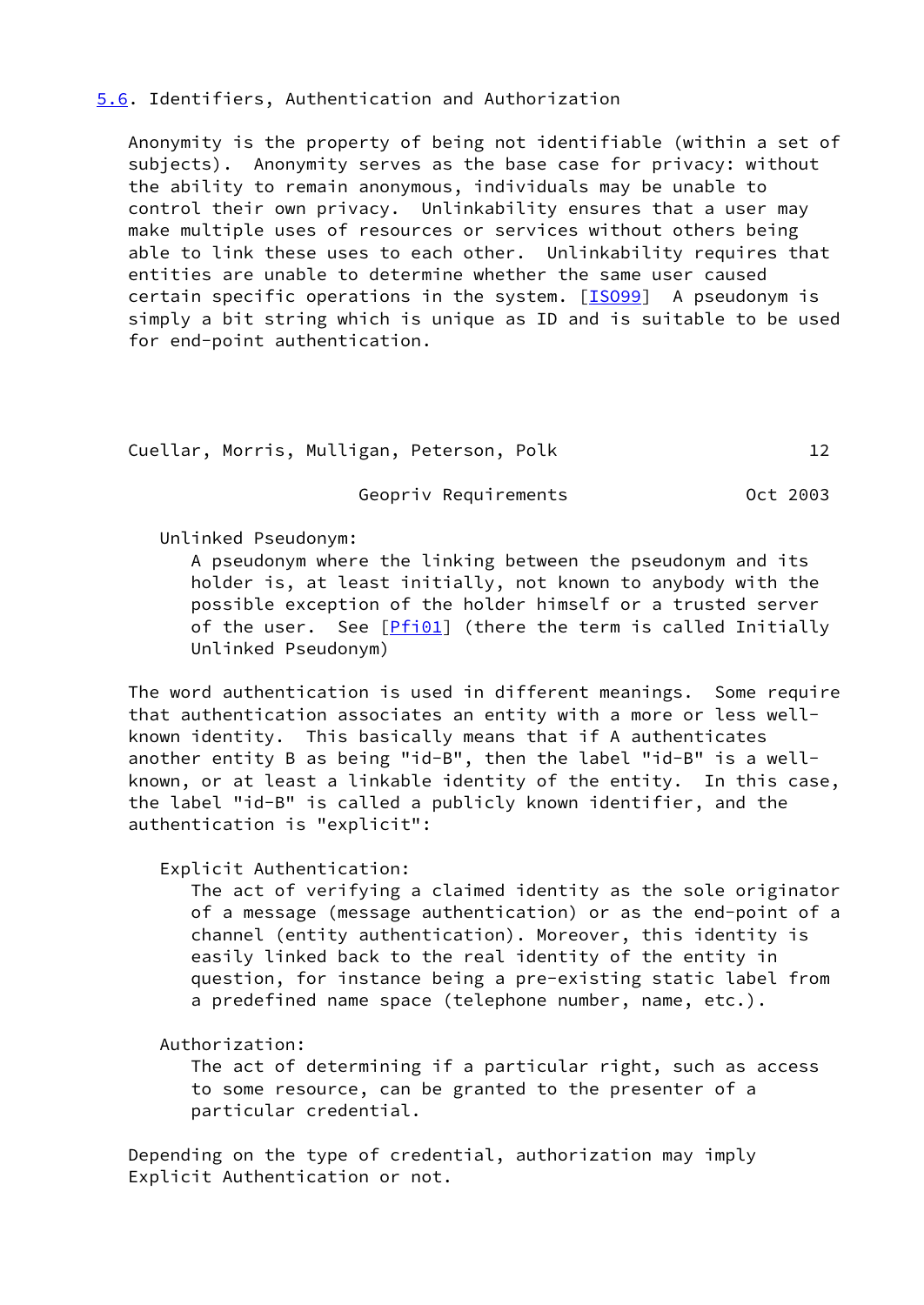<span id="page-14-0"></span>[6](#page-14-0). Scenarios and Explanatory Discussion

 In this subsection we introduce short scenarios to illustrate how these terms and attributes describe location information transactions. Additional illustrative scenarios are discussed in a separate Document.

SCENARIO 1: GPS Device with Internal Computing Power: Closed System

 In this example, the Target wishes to know his/her location using Global Positioning System (GPS) and the Device is capable of independently processing the raw data to determine its location. The location is derived as follows: the Device receives transmissions from the GPS satellites, internally computes and displays location. This is a closed system. For the purpose of this and subsequent examples, it is assumed that the GPS satellite broadcasts some signal, and has no information about the identity or whereabouts of Devices using the signal.





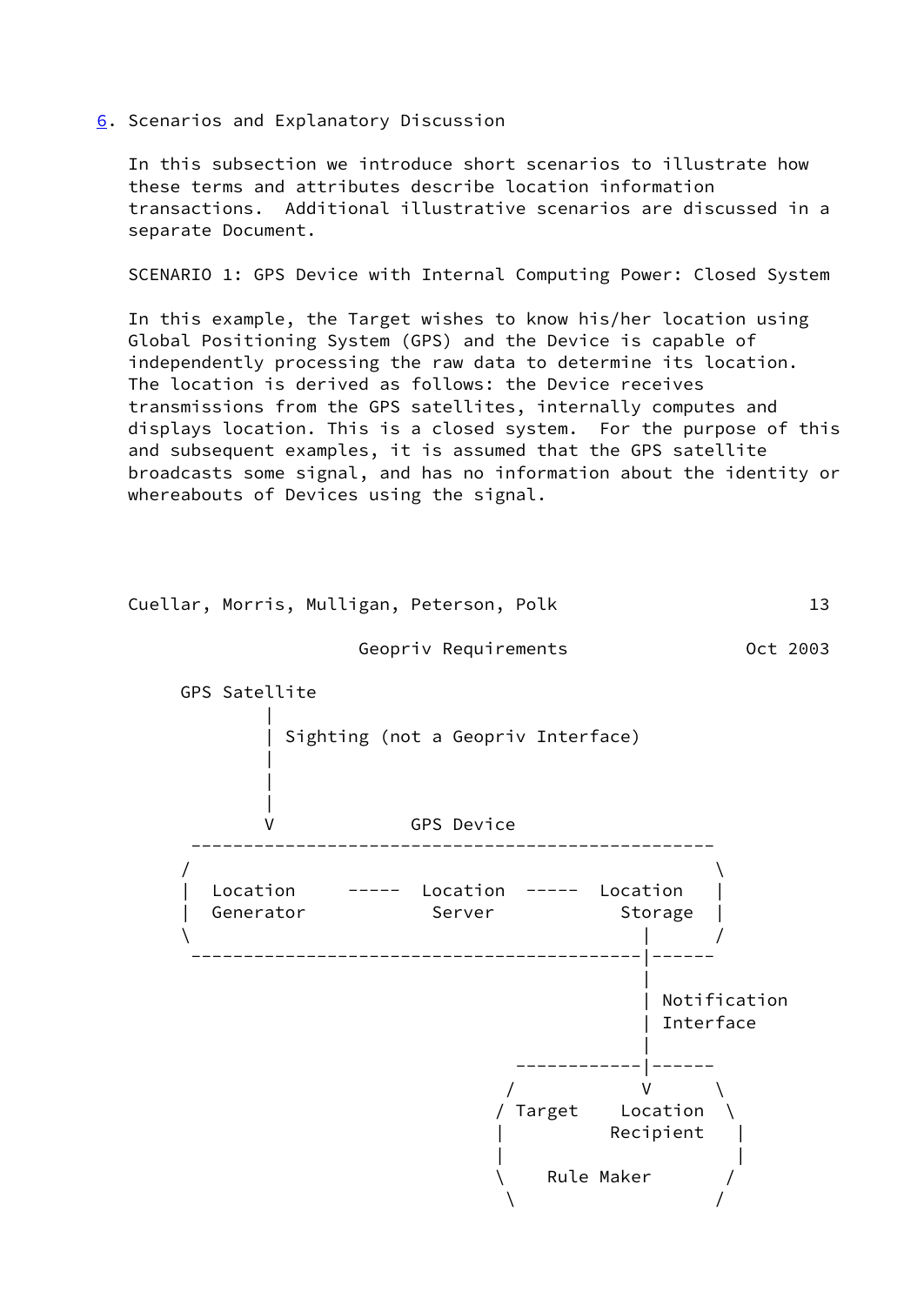In this scenario the GPS Device is both the AP and the LG. The interaction occurs in a Trusted environment because it occurs in the Rule MakerËs Device.

-------------------

SCENARIO 2: Cell Phone Roaming

 In this example, a cell phone is used outside its home service area (roaming). Also, the cell phone service provider (cell phone Corp 2) outsourced the accounting of cell phone usage. The cell phone is not GPS-enabled. Location is derived by the cell phone network in which the Target and Device are roaming. When the Target wishes to use the cell phone, cell phone Corp 1 (AP) provides the roaming service for the Target, which sends the raw data about usage (e.g., duration of call, location í roaming network, etc.) to cell phone Corp 2, the home service provider. Cell phone Corp 2 submits the raw data to the accounting company, which processes the raw data for the accounting statements. Finally, the raw data is sent to a data warehouse where the raw data is stored in a Location Server (e.g., computer server).



Geopriv Requirements **CELL COLO 1898** Oct 2003

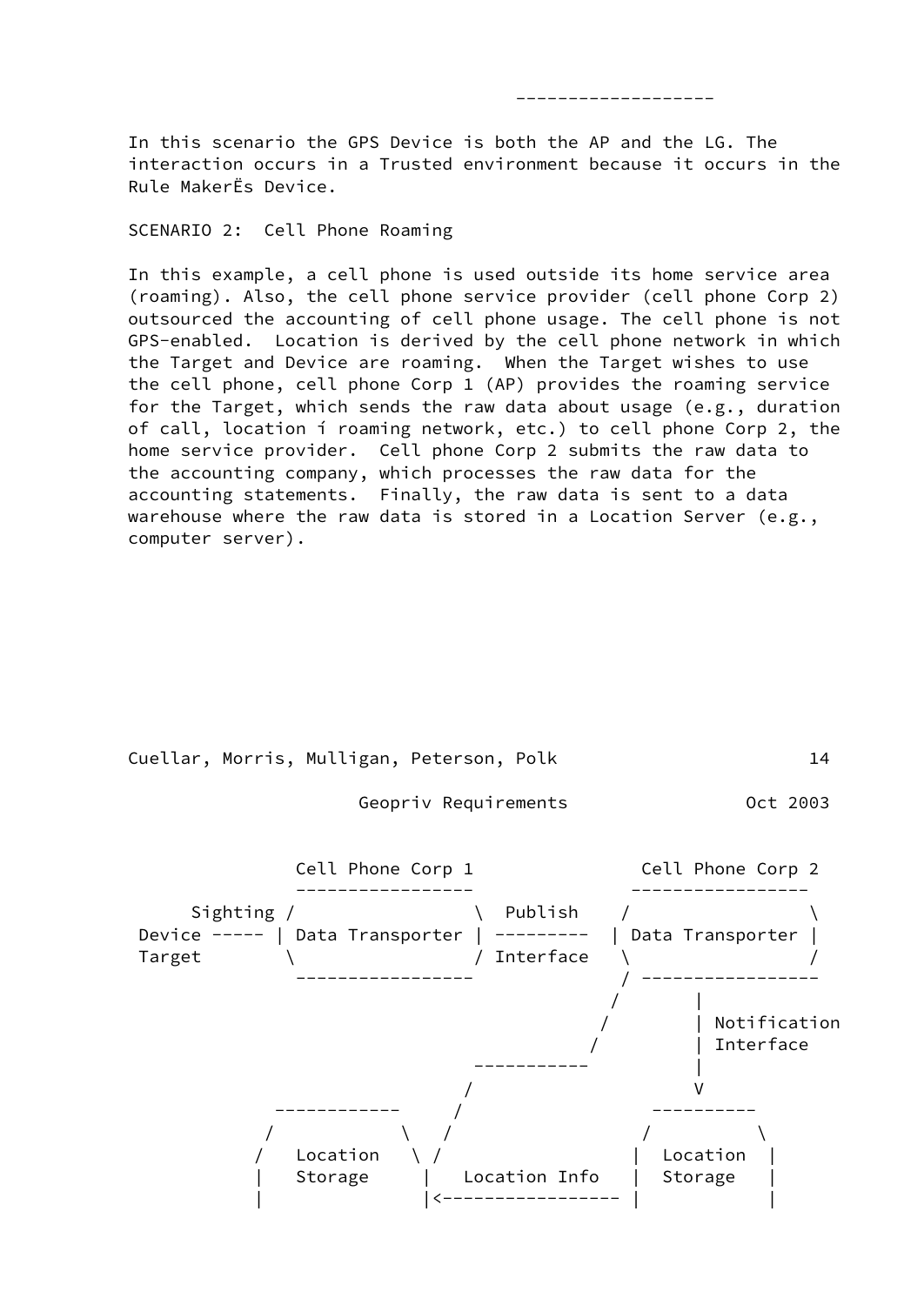| Recipient |
|-----------|
| Location  |
|           |

 Here cell phone Corp 1 is the AP and the LG. In this scenario, Cell phone Corp 2 is likely to be a Trusted entity, but cell phone Corp 1 may be Non-trusted.

SCENARIO 3: Mobile Communities and Location-Based Services

 The figure below shows a common scenario, where a user wants to find his friends or colleagues or wants to share his position with them or with a Location-Based Service Provider. Some of the messages use a Location Object to carry, for instance, identities or pseudonyms, credentials and proof-of-possession of them, Rules and Location Data Information, including Data Types and Precision or Resolution. Messages that do not use the Location Object and are outside of the scope of the Geopriv WG, but should be mentioned for understandability, are shown in the figure as starred arrows  $("****}>")$ .



Geopriv Requirements Oct 2003

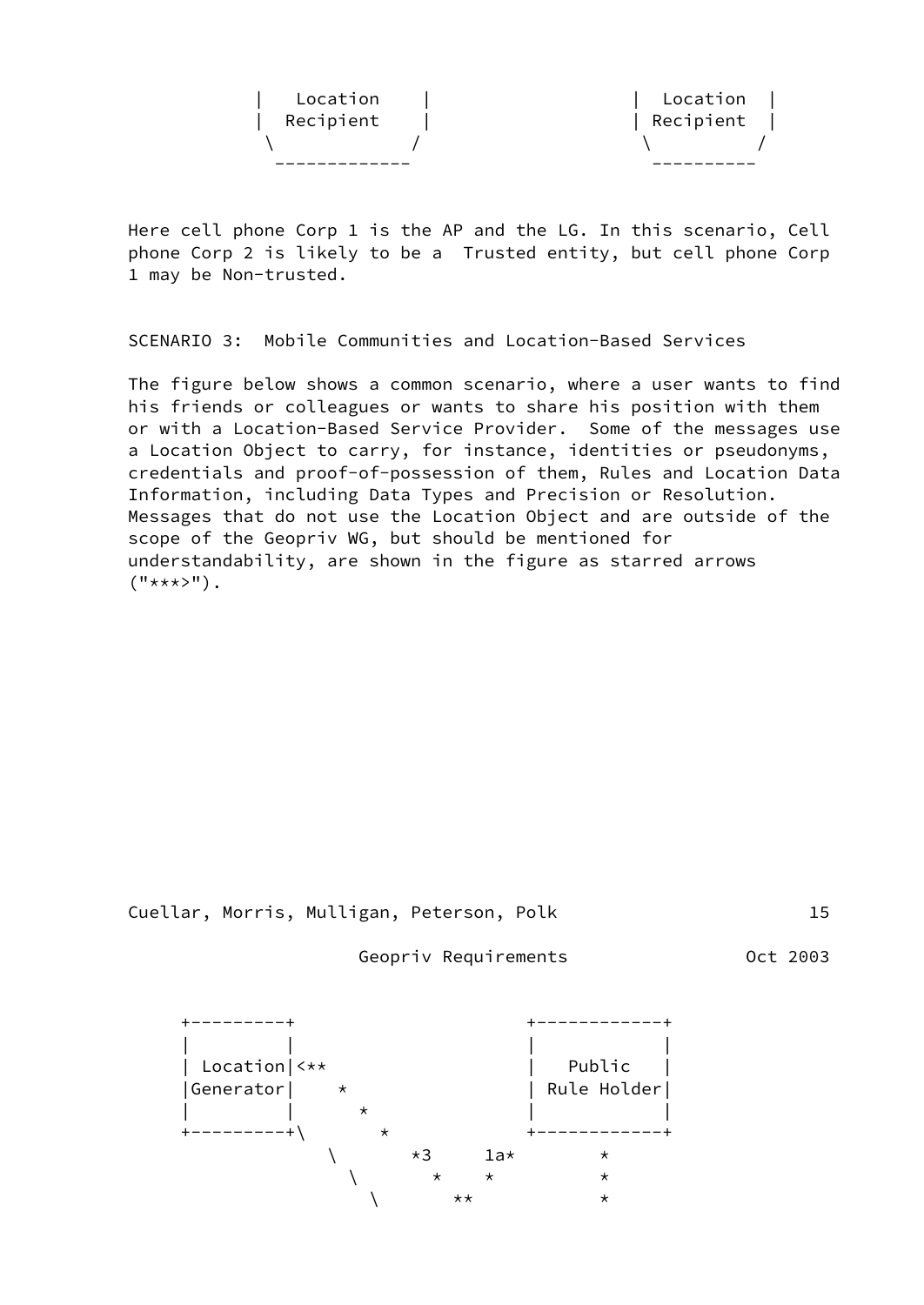

 Assume that the Rule Maker and the Target are registered with the Location Server. The RM has somehow proven to the LS that he indeed is the owner of the privacy rights of the Target (the Target is usually a Device owned by the Rule Maker). The Rule Maker and the Location Server have agreed on the set of keys or credentials and cryptographic material that they will use to authenticate each other, and in particular, to authenticate or sign the Rules. How this has been done is outside of the scope of the document.

1: Rule Transfer:

 The Rule Maker sends a Rule to the Location Server. This Rule may be a field in a Location Object or not.

1a:Signed Rule:

 As an alternative, the Rule Maker may write a Rule and place it in a Public Rule Holder. The entities access the repository to read the signed Rules.

 2: Location Information Request: The Location Recipient requests location information for a

Cuellar, Morris, Mulligan, Peterson, Polk 16

Geopriv Requirements **CELL 1003** 

 Target. In this request, the Location Recipient may select which location information data type it prefers. One way of requesting Location Information MAY be sending a partially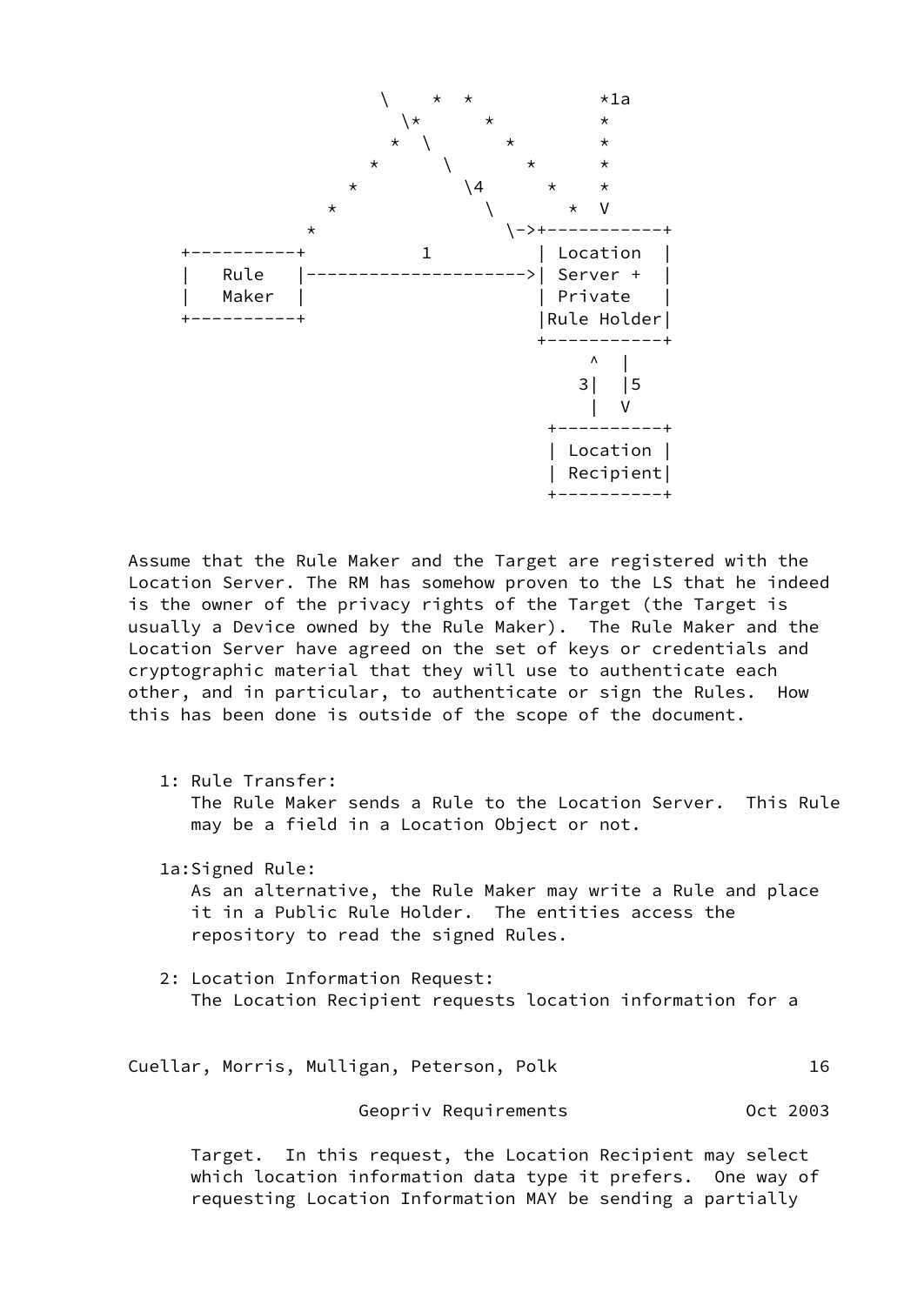filled Location Object, including only the identities of the Target and Location Recipient and the desired Data Type and precision or resolution, and providing proof of possession of the required credentials. But whether the using protocol understands this partially filled object as a request, this MAY depend on the using protocol or on the context. The Location Recipient could also specify the need for periodic location information updates, but this is probably out of the scope of Geopriv.

3: Locate:

 When a Location Server receives an Location Information Request for a Target for which has no current location information, the server may send ask the Location Generator to locate the Target.

4: Location Information:

 The Location Generator sends the "full" location information to the Location Server. This Location Information may be embedded in a Location Object or not.

5: Filtered Location Information:

 Then the Location Server sends the location information to the Location Recipient. The information may be filtered in the sense that in general a less precise or a computed version of the information is being delivered.

<span id="page-18-0"></span>[7](#page-18-0). Requirements

<span id="page-18-1"></span>[7.1](#page-18-1). Location Object

 Recall that this document is primarily specifying requirements on how the definition of the LO. Some Requirements read like this: "The LO definition MUST contain Field 'A' as an optional field." This requirement just states that

 o the document that defines the LO MUST define the LO field 'A', o the field 'A' MUST be defined as optional to use (an instance of a LO MAY contain the field 'A' or not).

 Some Requirements read like this: "The LO definition MUST contain Field 'A', which MAY be an optional field." This requirement states that

- o the document that defines the LO MUST define the LO field 'A',
- o the field 'A' MAY be defined as optional or not to use. If it is defined as optional to use, any instance of a LO MAY contain the field 'A' or not; if it is not optional, all instances of LOs MUST contain the field 'A'.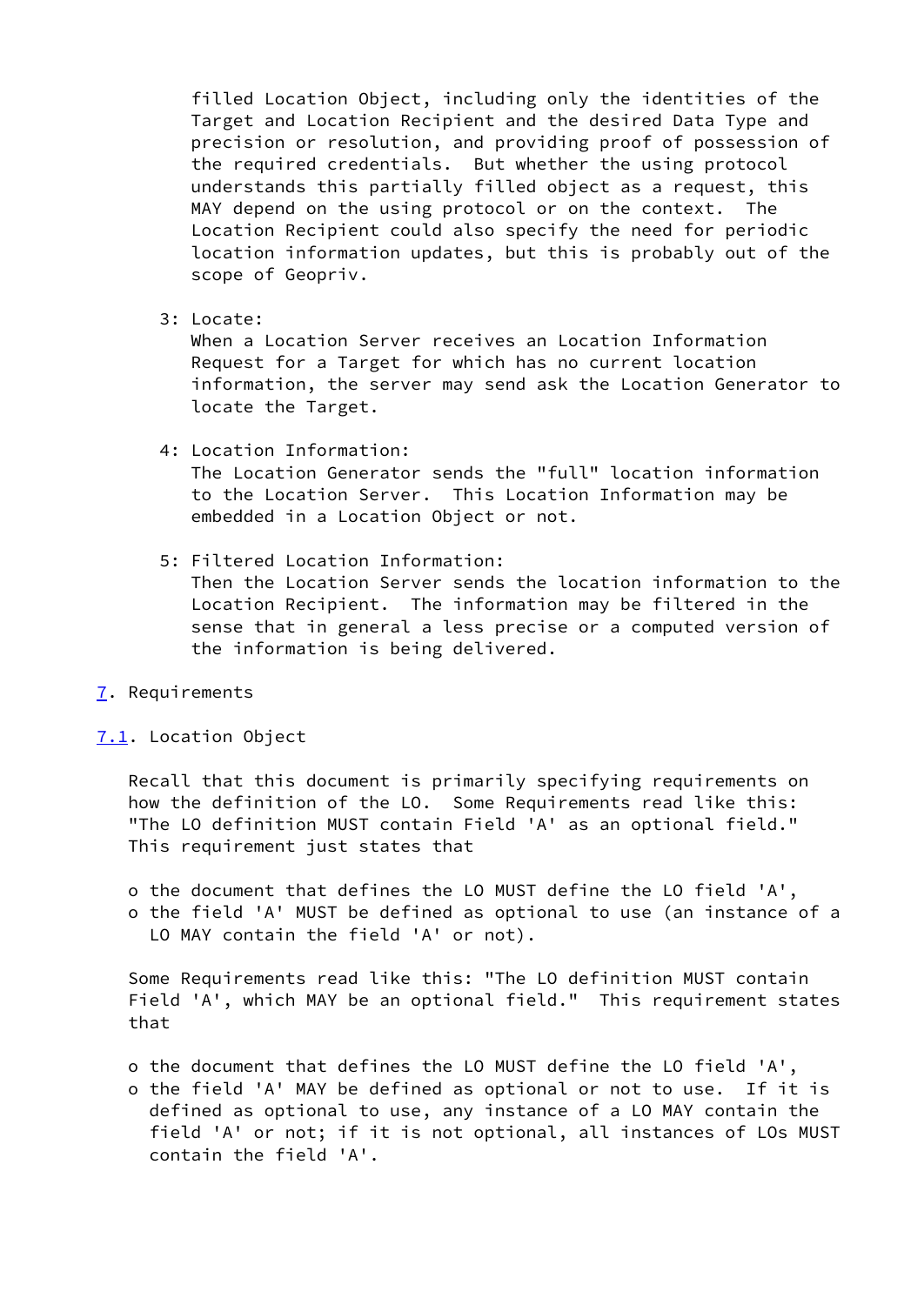Cuellar, Morris, Mulligan, Peterson, Polk 17

Geopriv Requirements **CELL 1998** Oct 2003

Req. 1. (Location Object generalities)

 1.1) Geopriv MUST define one Location Object (LO) -- both in syntax and semantics  $-$  that must be supported by all Geopriv entities.

 1.2) Some fields of the Location Object MAY be optional. This means that an instance of a Location Object MAY contain the fields or not.

 1.3) Some fields of the Location Object MAY be defined as "extensions". This means that the syntax or semantics of these fields is not fully defined in the basic Location Object definition, but their use may be private to one or more using protocols.

 1.4) The Location Object MUST be extensible, allowing the definition of new attributes or fields.

 1.5) The object MUST be suitable for requesting and receiving a location.

 1.6) The object MUST permit (but not require) the Privacy Rules to be enforced by a third party.

 1.7) The object MUST be usable in a variety of protocols, such as HTTP and SIP, as well as local APIs.

 1.8) The object MUST be usable in a secure manner even by applications on constrained devices.

 Req. 2. (Location Object fields) The Location Object definition MUST contain the following Fields, which MAY be optional to use:

2.1) Target Identifier

2.2) Location Recipient Identity

 This identity may be a multicast or group identity, used to include the Location Object in multicast-based using protocols.

2.3) Location Recipient Credential

2.4) Location Recipient Proof-of-Possession of the Credential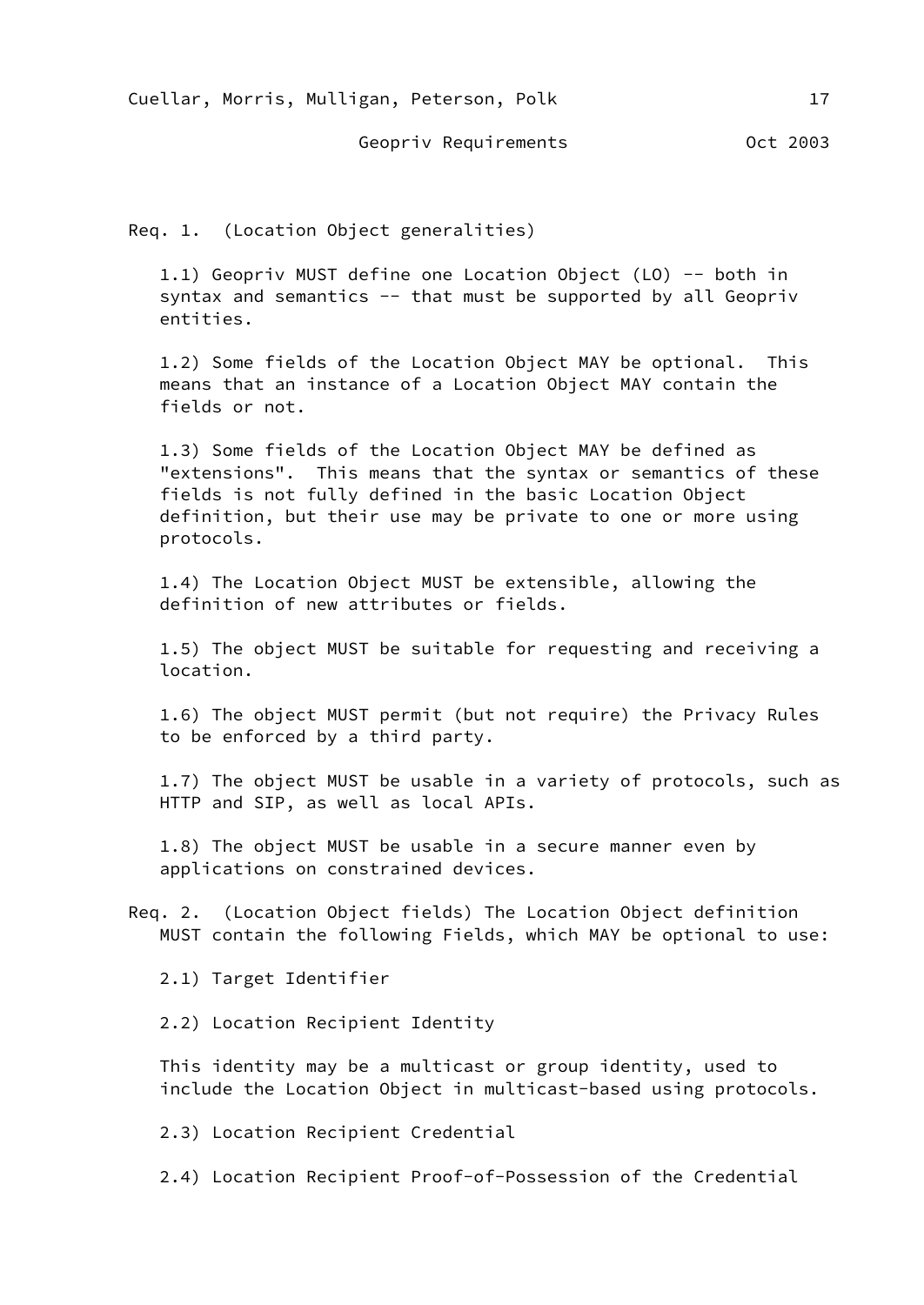2.5) Location Field.

 2.5.1) Motion and direction vectors. This field MUST be optional.

|  |  |  | Cuellar, Morris, Mulligan, Peterson, Polk |  |  |  |  |
|--|--|--|-------------------------------------------|--|--|--|--|
|--|--|--|-------------------------------------------|--|--|--|--|

Geopriv Requirements **CELL COLO 1898** Oct 2003

2.6) Location Data Type

 When transmitting the Location Object, the sender and the receiver must agree on the data type of the location information. The using protocol may specify that the data type information is part of the Location Object or that sender and receiver have agreed on it before the actual data transfer.

2.7) Timing information:

 (a) When was the Location Information accurate? (sighting time) (b) Until when considered current? TTL (Time-to-live) (This is different than a privacy rule setting a limit on data retention)

 2.8) Rule Field: this field MAY be a referral to an applicable Rule (for instance, an URI to a full Rule), or it MAY contain a Limited Rule (see Req. 11), or both.

 2.9) Security-headers and -trailers (for instance encryption information, hashes, or signatures) (see Req. 14 and 15).

2.10) Version number

Req. 3. (Location Data Types)

 3.1) The Location Object MUST define at least one Location Data Type to be supported by all Geopriv receivers (entities that receive LOs).

 3.2) The Location Object SHOULD define two Location Data Types: one for latitude / longitude / altitude coordinates and one for civil locations (City, Street, Number) supported by all Geopriv receivers (entities that receive LOs).

 3.3) The latitude / longitude / altitude Data Type SHOULD also support a delta format in addition to an absolute one, used for the purpose of reducing the size of the packages or the security and confidentiality needs.

3.4) The Location Object definition SHOULD agree on further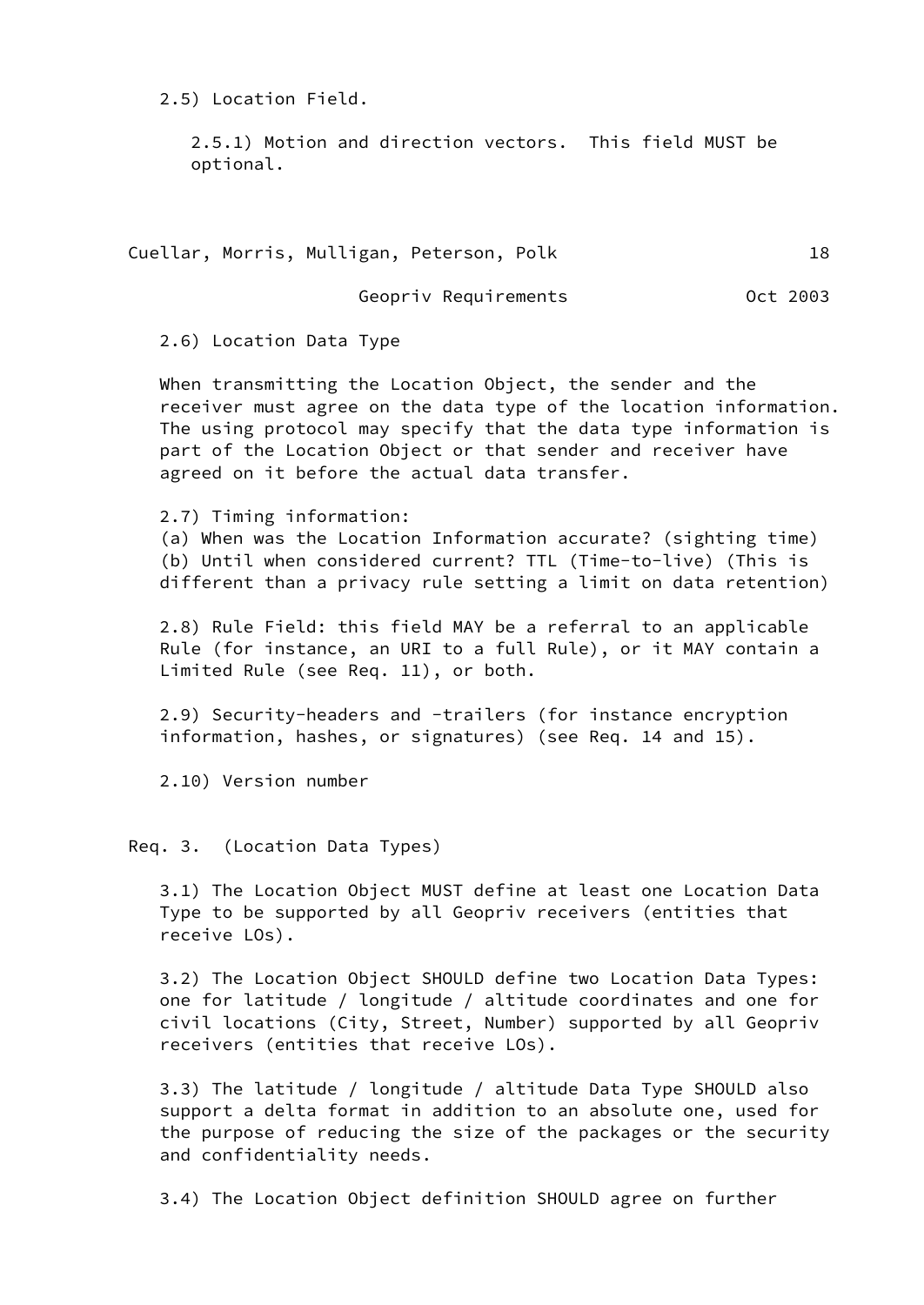Location Data Types supported by some Geopriv entities and defined by other organizations.

<span id="page-21-0"></span>[7.2](#page-21-0). The Using Protocol

- Req. 4. The using protocol has to obey the privacy and security instructions coded in the Location Object and in the corresponding Rules regarding the transmission and storage of the LO.
- Req. 5. The using protocol will typically facilitate that the keys associated with the credentials are transported to the respective

| Cuellar, Morris, Mulligan, Peterson, Polk |  |  |
|-------------------------------------------|--|--|
|-------------------------------------------|--|--|

Geopriv Requirements **CELL 1003** 

 parties, that is, key agreement is responsibility of the using protocol.

 Req. 6. (Single Message Transfer) In particular for tracking of small target devices, the design should allow a single message/packet transmission of location as a complete transaction.

 Other requirements on the using protocol are out of the scope of this document, but might be the subject of future efforts from this working group. See also [Section 9](#page-26-1) (Protocol and LO Issues for later Consideration)

- <span id="page-21-1"></span>[7.3](#page-21-1). Rule based Location Data Transfer
	- Req. 7. (LS Rules) The decision of a Location Server to provide a Location Recipient access to Location Information MUST be based on Rule Maker-defined Privacy Rules.

 It is outside of our scope how Privacy Rules are managed and how a Location Server has access to the Privacy Rules. Note that it might be that some rules contain private information not intended for untrusted parties.

- Req. 8. (LG Rules) Even if a Location Generator is unaware of and lacks access to the full Privacy Rules defined by the Rule Maker, the Location Generator MUST transmit Location Information in compliance with instructions set by the Rule Maker. Such compliance MAY be accomplished by the Location Generator transmitting the LO only to a URI designated by the Rule Maker.
- Req. 9. (Viewer Rules) An Viewer does not need to be aware of the full Rules defined by the Rule Maker (because an Viewer SHOULD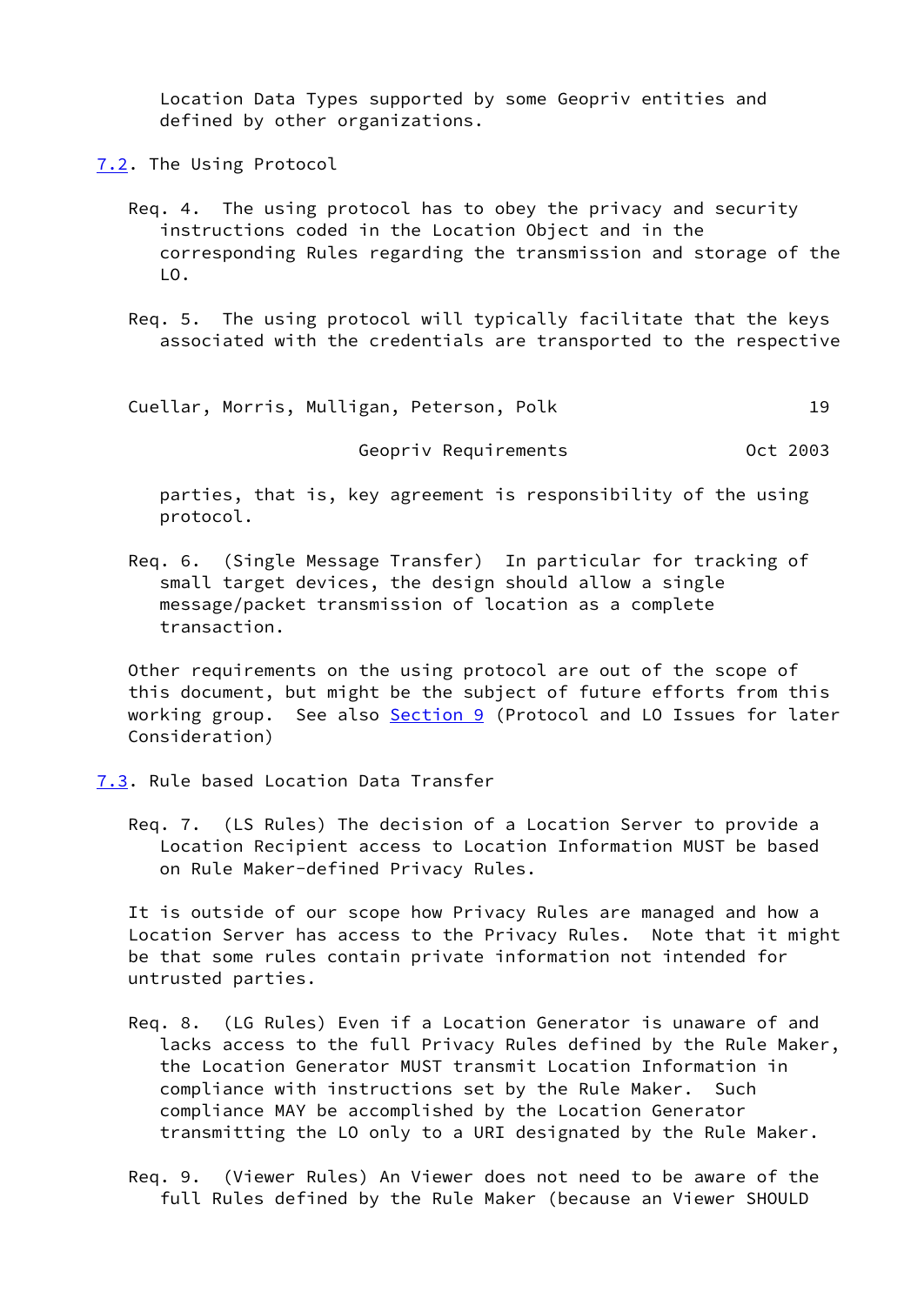NOT retransmit Location Information), and thus an Viewer SHOULD receive only the subset of Privacy Rules necessary for the Viewer to handle the LO in compliance with the full Privacy Rules (such as, for example, an instruction on the time period for which then the LO can be retained).

- Req. 10. (Full Rule language) Geopriv MAY specify a Rule language capable of expressing a wide range of privacy rules concerning location information. This Rule language MAY be an existing one, an adaptation of an existing one or a new Rule language, and it SHOULD be as simple as possible.
- Req. 11. (Limited Rule language) Geopriv MUST specify a limited Rule language capable of expressing a limited set of privacy rules concerning location information. This Rule language MAY be an existing one, an adaptation of an existing one or a new Rule language. The Location Object MUST include sufficient fields and data to express the limited set of privacy rules.

 Cuellar, Morris, Mulligan, Peterson, Polk 20 Geopriv Requirements **CELL 1003** 

- <span id="page-22-0"></span>[7.4](#page-22-0). Location Object Privacy and Security
- <span id="page-22-1"></span>[7.4.1](#page-22-1). Identity Protection
	- Req. 12. (Identity Protection) The Location Object MUST support use of Unlinked Pseudonyms in the corresponding identification fields of Rule Maker, Target, Device, and Location Recipient. Since Unlinked Pseudonyms are simply bit strings that are not linked initially to a well-known identity, this requirement boils down to saying that the name space for Identifiers used in the LO has to be large enough to contain many unused strings.
- <span id="page-22-2"></span>[7.4.2](#page-22-2). Authentication Requirements
	- Req. 13. (Credential Requirements) The using protocol and the Location Object SHOULD allow the use of different credentials types, including privacy-enhancing credentials (like for instance the ones described in  $[Bra00]$  or  $[Cha85]$  $[Cha85]$ .
- <span id="page-22-3"></span>[7.4.3](#page-22-3). Actions to be secured
	- Req. 14. (Security Features) The Location Object MUST support fields suitable for protecting the Object to provide the following security features:
		- 14.1) Mutual end-point authentication: the using protocol is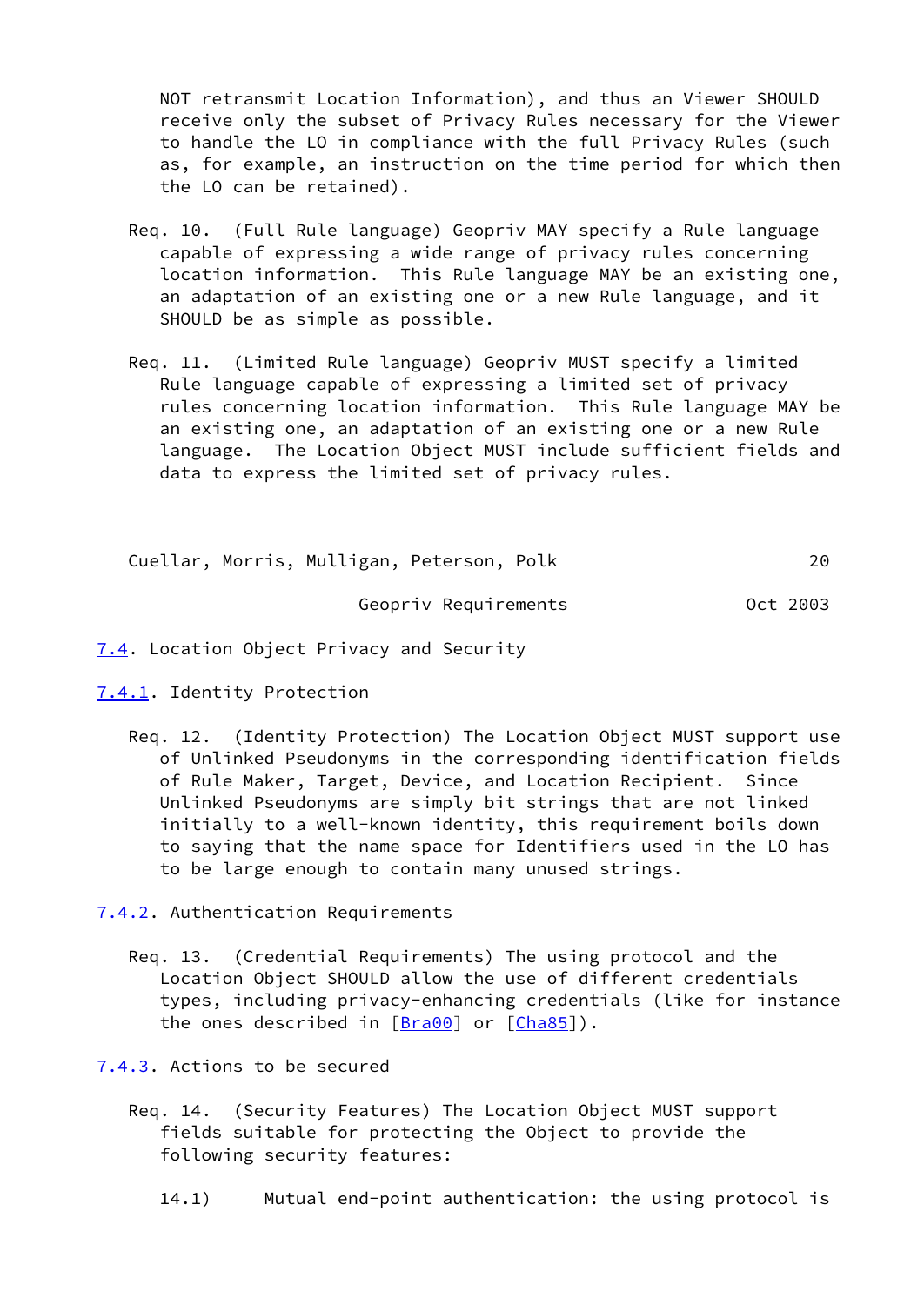able to authenticate both parties in a Location Object transmission,

 14.2) Data object integrity: the LO is secured from modification by unauthorized entities during transmission and during storage,

 14.3) Data object confidentiality: the LO is secured from eavesdropping (unauthorized reading) during transmission and during storage, and

 14.4) Replay protection: an old LO may not be replayed by an adversary or by the same entity that used the LO itself (except perhaps during a small window of time that is configurable or accepted by the Rule Maker).

Req. 15. (Minimal Crypto)

 15.1) Geopriv MUST specify a minimum mandatory to implement Location Object security including mandatory to implement crypto algorithms, for digital signature algorithms and encryption algorithms.

 15.2) It MAY also define further mandatory to implement Location Object security mechanisms for message authentication codes (MACs) or other purposes.

| Cuellar, Morris, Mulligan, Peterson, Polk |  |  |
|-------------------------------------------|--|--|
|-------------------------------------------|--|--|

Geopriv Requirements **CELL COLO 1898** Oct 2003

 15.3) The protocol SHOULD allow a bypass if authentication fails in an emergency call.

 The issue addressed in the last point is that an emergency call in some unfavorable situations may not be completed if the minimal authentication fails. This is probably not what the user would like to happen. The user may prefer an unauthenticated call to an unauthenticated emergency server over no call completion at all, even at the risk that he is talking to an attacker or that his information is not secured.

### <span id="page-23-0"></span>[7.5](#page-23-0). Non-Requirements

 Non-Req. 1. (Bridging to non-IP networks) The Geopriv specification SHOULD NOT specify the bridging to non-IP networks (PSTN, etc).

<span id="page-23-1"></span>[8](#page-23-1). Security Considerations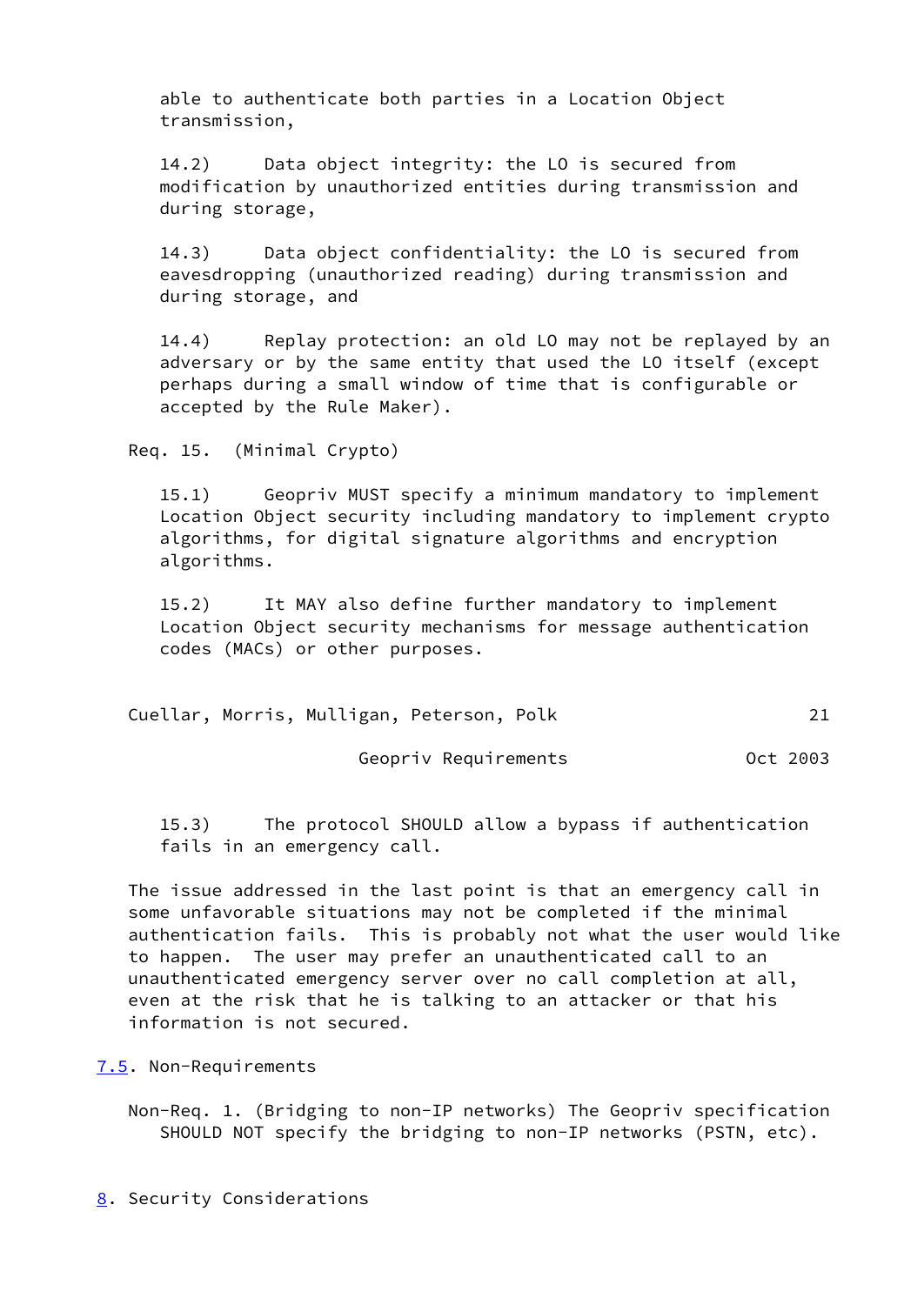The purpose of the Geopriv Location Object and the requirements on the using protocol are to allow a Privacy Rule-controlled disclosure of location information for location services.

# <span id="page-24-0"></span>[8.1](#page-24-0). Traffic Analysis

 The information carried within the Location Object is secured in a way compliant with the privacy and security Rules of the Rule Maker, but other information, carried in other objects or headers are in general not secured in the same way. This means that Geopriv may not as a general matter secure the Target against general traffic analysis attacks or other forms of privacy violations.

### <span id="page-24-1"></span>[8.2](#page-24-1). Securing the Privacy Rules

 The Privacy Rules of the Rule Maker regarding the location of the Target may be accessible to a Location Server in a public or non public Rule Holder, or they may be carried by the Location Object, or they may be presented by the Location Recipient as capabilities or tokens. Each of this types of Rule has to be secured it's own particular way.

 The rules in a non-public Rule Holder are typically authenticated using a MAC (Message Authentication Code) or a signature, depending on the type of keys used. The rules in a public Rule Holder (one that in principle may be accessed directly by several entities, for instance several Location Servers) are typically digitally signed. Rule Fields in a LO are secured as part of the LO itself. A Geopriv Token (a token or ticket issued by the Rule Maker to a Location Recipient, expressing the explicit consent of the Rule Maker to access his location information) is authenticated or signed.

Cuellar, Morris, Mulligan, Peterson, Polk 22

Geopriv Requirements **CELL 1003** 

#### <span id="page-24-2"></span>[8.3](#page-24-2). Emergency Case

 Let us consider the situation where the authentication fails in an emergency call because the authentication center fails to authenticate itself. In this case, one way of implementing the authentication bypass for emergency calls, mentioned in Req 15.3) is to let the user have the choice of writing a Rule that says: - "If the emergency server does not authenticate itself, send the location information anyway", or

 - "If the emergency server does not authenticate itself, let the call fail".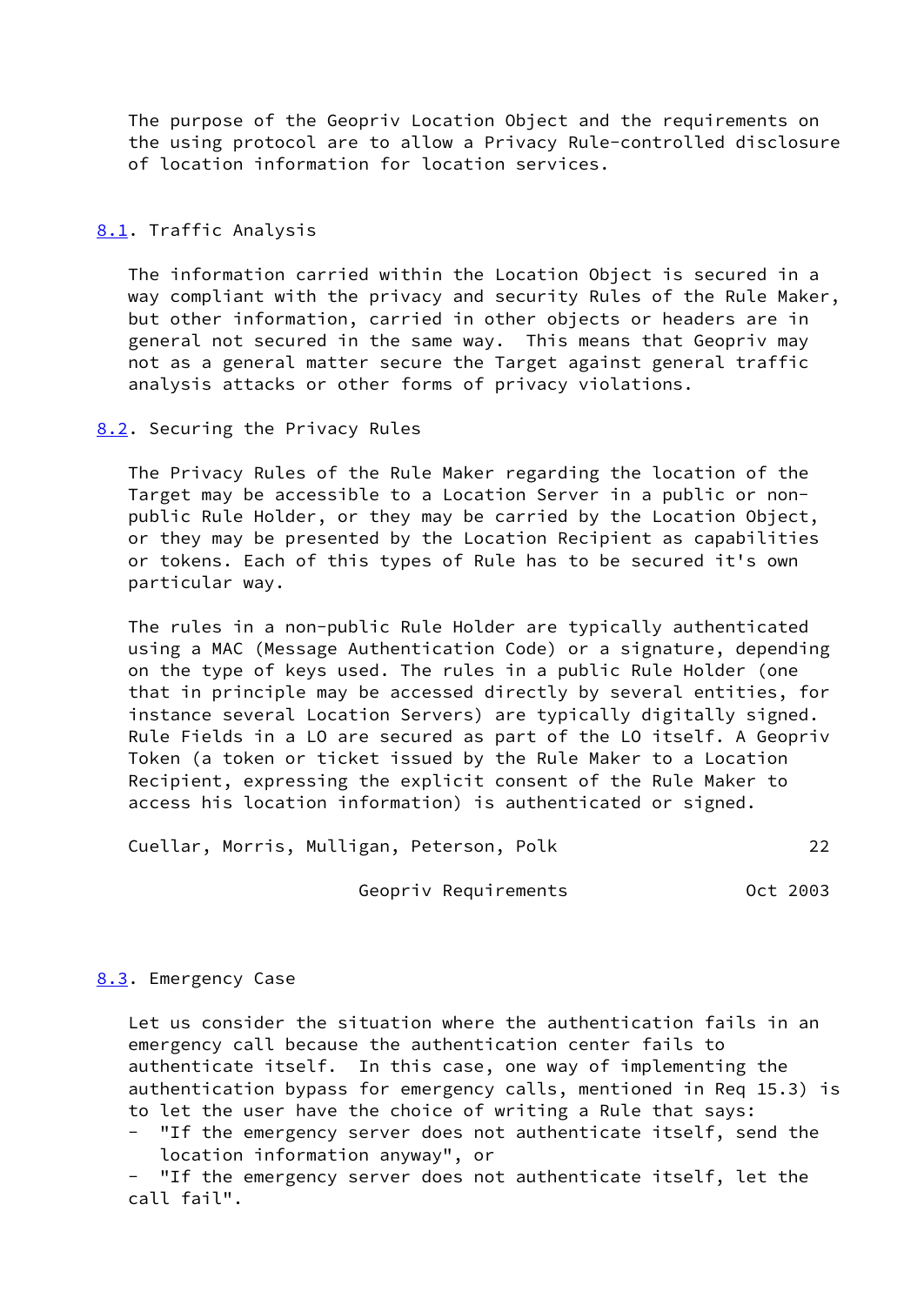Second, in the case where the authentication of the emergency call fails because the user may not authenticate itself, the question arises: whose Rule to use? It is reasonable to use a default one: this location information can only be sent to an emergency center.

 The third situation, which should be studied in more detail, is: what to do if not only the user fails to authenticate itself, but also the emergency center is not authenticable? It is reasonable to send the Location Information anyway, but are there in this case any security threats that must be considered?

<span id="page-25-0"></span>[8.4](#page-25-0). Identities and Anonymity

The use of Unlinked Pseudonyms is necessary to obtain anonymity.

 The purpose of the use of Unlinked Pseudonyms is the following: the using protocol should be able to hide the real identity of the Rule Maker, the Target, and the Device, to Location Servers or Location Recipients, if required by the RM. Also, the using protocol SHOULD be able to hide the real identity of the Location Recipient to the Location Server.

 In this last case, the Target is not concerned about the Server identifying him and knowing his location, but identifying his business partners, and therefore his habits, etc. Reasons for hiding the real identities of the Location Recipients include (a) that this knowledge may be used to infer the identity of the Target, (b) that knowledge of the identity of the Location Recipient may embarrass the Target or breach confidential information, and (c) that the dossier telling who has obtained a Target's location information over a long period of time can give information on habits, movements, etc. Even if the location service providers agree to respect the privacy of the user, are compelled by laws or regulations to protect the privacy of the user, and misbehavior or negligence of the Location Server can be ruled out, there is still risk that personal data may become available to unauthorized persons through attacks from outsiders, unauthorized access from insiders, technical or human errors, or legal processes.

| Cuellar, Morris, Mulligan, Peterson, Polk |  |  |  |  |
|-------------------------------------------|--|--|--|--|
|-------------------------------------------|--|--|--|--|

Geopriv Requirements **CELL COLO 1898** Oct 2003

 In some occasions a Location Server has to know who is supplying the Privacy Rules for a particular Target, but in other situations it could be enough to know that the supplier of the Rules is authorized to do so.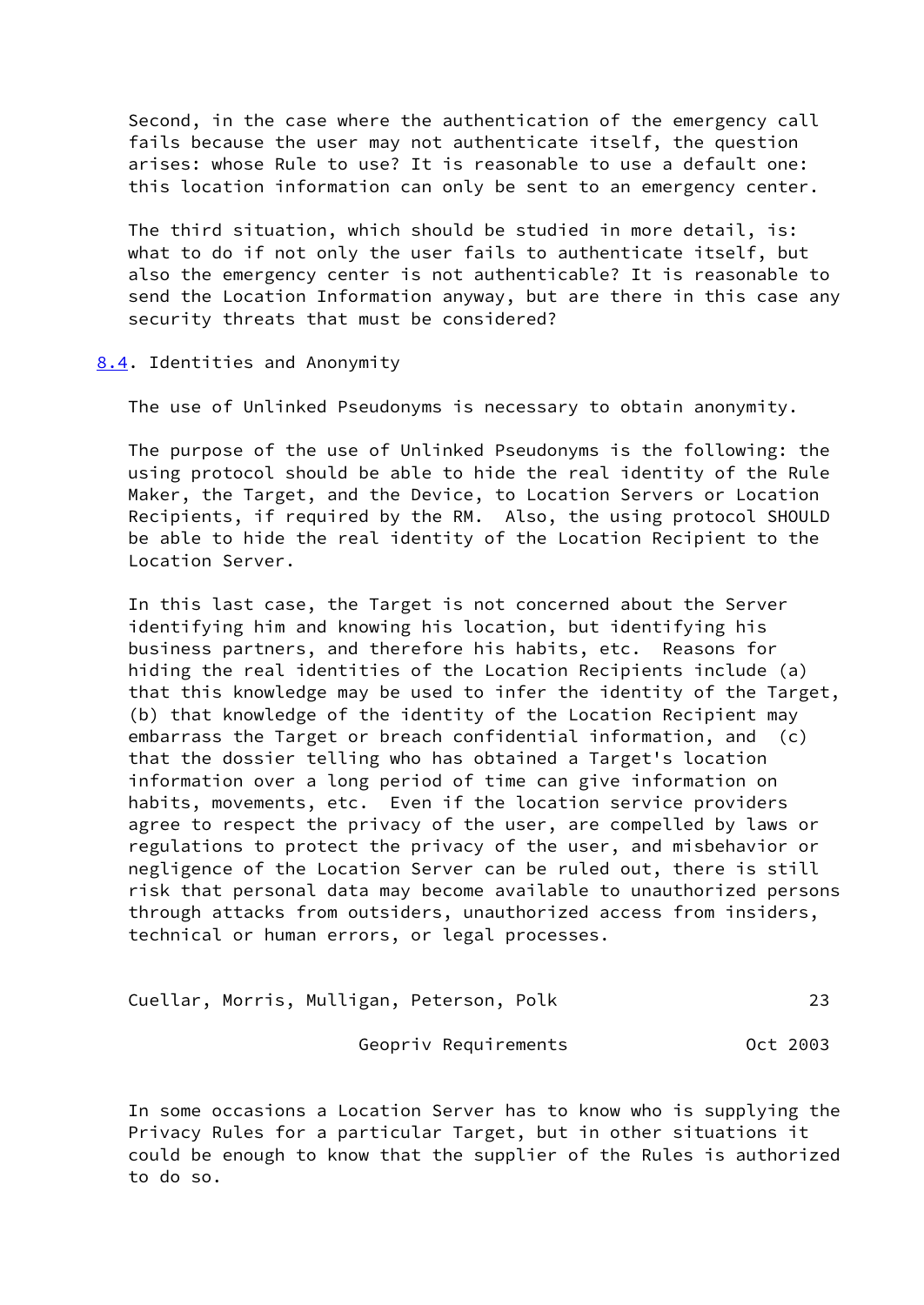### <span id="page-26-0"></span>[8.5](#page-26-0). Unintended Target

 An Unintended Target is a person or object tracked by proximity to the Target. This special case most frequently occurs if the Target is not a person. For example, the Target may be a rental car equipped with a GPS Device, used to track car inventory. The rental company may not care about the driver's location, but the driver's privacy is implicitly affected.

 Geopriv may or may not protect or affect the privacy of Unintended Targets, but the impact on Unintended Targets should be acknowledged.

<span id="page-26-1"></span>[9](#page-26-1). Protocol and LO Issues for later Consideration

 This section briefly discusses issues relating to the Location Object or the protocol that have emerged during the discussion of earlier versions of this document.

<span id="page-26-2"></span>[9.1](#page-26-2). Multiple Locations in one LO

 A location Field is intended to represent one point or one region in space (either 1, 2, or 3 dimensionally). The possibility of inclusion of multiple locations is discussed in another document. The current rough consensus is the following: the LO definition MAY allow the Location Field to be optional, to appear exactly one time or to occur several times. Each Location Field may contain one or more "Location Representations", each of which is intended to represent a different measurement or a different formatting of the same position. But there are other possibilities for using multiple Location Fields and multiple representations: maybe several Location Fields would be used to report the same sighting in different formats, or multiple sightings at different times, or multiple sensor locations for the same device, or other purposes, which could also depend on the using protocol. This all is for further discussion.

<span id="page-26-3"></span>[9.2](#page-26-3). Translation Fields

 It is possible to include fields to indicate that one of the locations is a translation of another. If this is done, it is also possible to have a field to identify the translator, as identity and method.

Cuellar, Morris, Mulligan, Peterson, Polk 24

Geopriv Requirements **CELL 1003**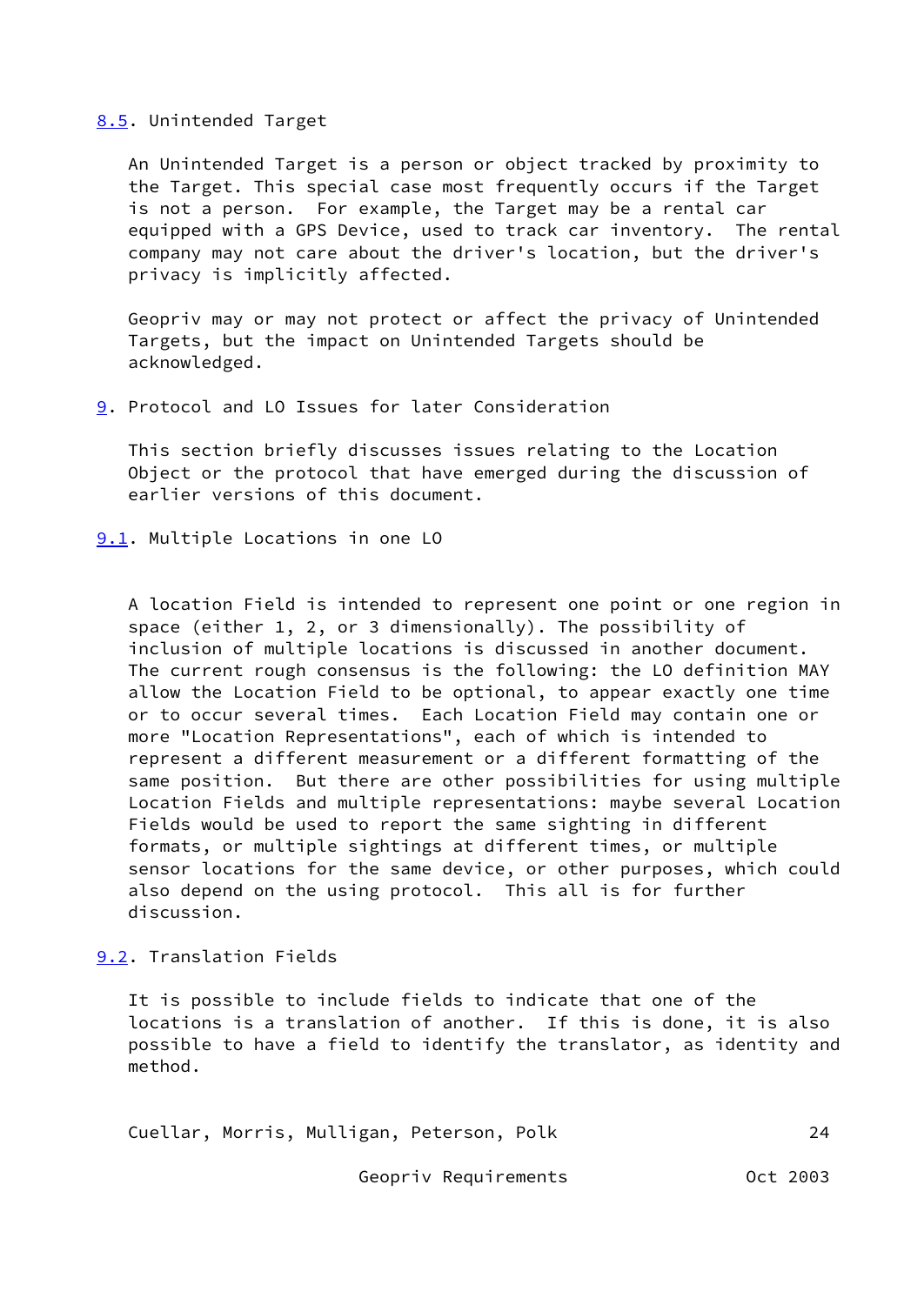## <span id="page-27-0"></span>[9.3](#page-27-0). Truth Flag

 Geopriv MUST be silent on the truth or lack-of-truth of the location information contained in the LO. Thus, the LO MUST NOT provide an attribute in object saying "I am (or am not) telling you the whole truth."

<span id="page-27-1"></span>[9.4](#page-27-1). Timing Information Format

 The format of timing information is out of the scope of this document.

<span id="page-27-2"></span>**[9.5](#page-27-2).** The Name Space of Identifiers

 Who defines the Identities: may the using protocol define the Identifiers or must the using protocol use and authenticate Pseudonyms proposed by the Rules, chosen independently of the using protocol? Of course, if the using protocol has an appropriate namespace, containing many unused names that may be used as pseudonyms and may be replaced by new ones regularly, then the Location Object may be able to use the name space. For this purpose, the user would probably have to write his Rules using this name space. Note that it is necessary to change the used pseudonyms regularly, because identifying the user behind an unlinked pseudonym can be very simple.

 There are several advantages of letting the using protocol to define the name space:

- o the embedded authentication would be easier, as the using protocol has often already the credentials for the authentication identity in place and the "embedded" authentication would be independent on the form of Identifiers,
- o the size of the names would be fixed.

 On the other hand, the benefits of the Rule choosing the identifiers are:

- o the user has a control of his anonymity, and
- o the interworking of multiple systems with Location object across protocol boundaries is facilitated.
- <span id="page-27-3"></span>[10.](#page-27-3) Acknowledgements

 We wish to thank the members of the IETF Geopriv WG for their comments and suggestions. Aaron Burstein, Mehmet Ersue, Allison Mankin, Randall Gellens, and the participants of the Geopriv meetings in San Diego and Yokohama provided detailed comments or text.

#### <span id="page-27-4"></span>[11.](#page-27-4) References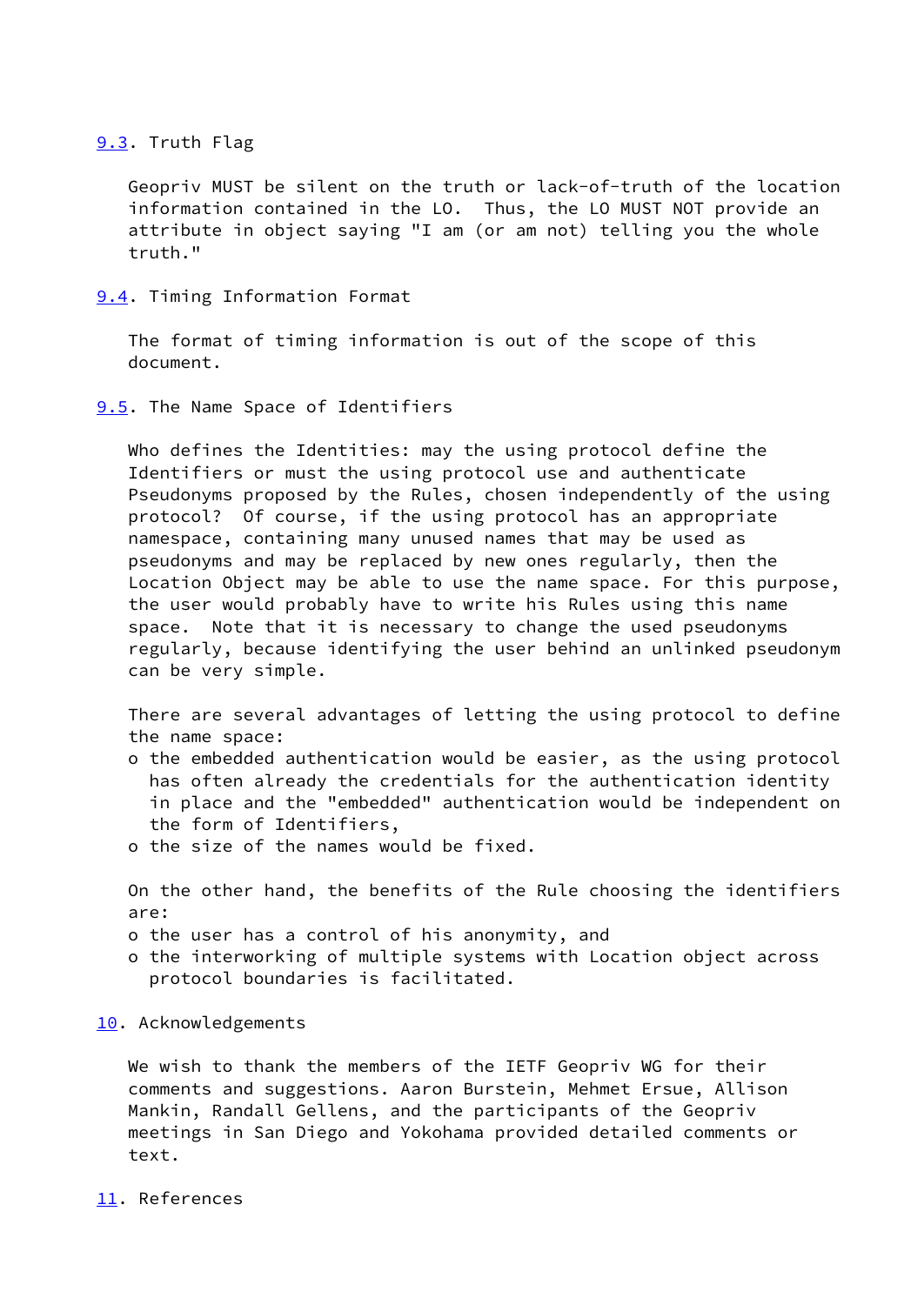Cuellar, Morris, Mulligan, Peterson, Polk 25

Geopriv Requirements **CELL COLO 1898** Oct 2003

- <span id="page-28-4"></span> [Bra00] Stefan A.: Rethinking Public Key Infrastructures and Digital Certificates : Building in Privacy, MIT Press; ISBN: 0262024918; 1st edition, August, 2000
- <span id="page-28-5"></span> [Cha85] Chaum, David: Security without Identification, Card Computers to make Big Brother Obsolete. Original Version appeared in: Communications of the ACM, vol. 28 no. 10, October 1985 pp. 1030-1044. Revised version available at <http://www.chaum.com/articles/>
- <span id="page-28-2"></span>[ISO99] ISO99: ISO IS 15408, 1999, <http://www.commoncriteria.org/>.
- <span id="page-28-1"></span> [OECD] OECD Guidelines on the Protection of Privacy and Transborder Flows of Personal Data,<http://www.oecd.org>.
- <span id="page-28-3"></span>[Pfi01] Pfitzmann, Andreas; K<sub>89</sub>hntopp, Marit: Anonymity, Unobservability, and Pseudonymity - A Proposal for Terminology; in: H Federrath (Ed.): Designing Privacy Enhancing Technologies; Proc. Workshop on Design Issues in Anonymity and Unobservability; LNCS 2009; 2001; 1-9. Newer versions available at<http://www.koehntopp.de/marit/pub/anon>
- [RFC2119] Bradner, S., "Key words for use in RFCs to Indicate Requirement Levels", [BCP 14](https://datatracker.ietf.org/doc/pdf/bcp14), [RFC 2119](https://datatracker.ietf.org/doc/pdf/rfc2119), March 1997.
- <span id="page-28-0"></span>[12.](#page-28-0) Author's Addresses

 Jorge R Cuellar Siemens AG Corporate Technology CT IC 3 81730 Munich Email: Jorge.Cuellar@mchp.siemens.de Germany John B. Morris, Jr. Director, Internet Standards, Technology & Privacy Project Center for Democracy and Technology 1634 I Street NW, Suite 1100 Washington, DC 20006 **Email:** jmorris@cdt.org USA <http://www.cdt.org>/

 Deirdre K. Mulligan Samuelson Law, Technology and Public Privacy Clinic Boalt Hall School of Law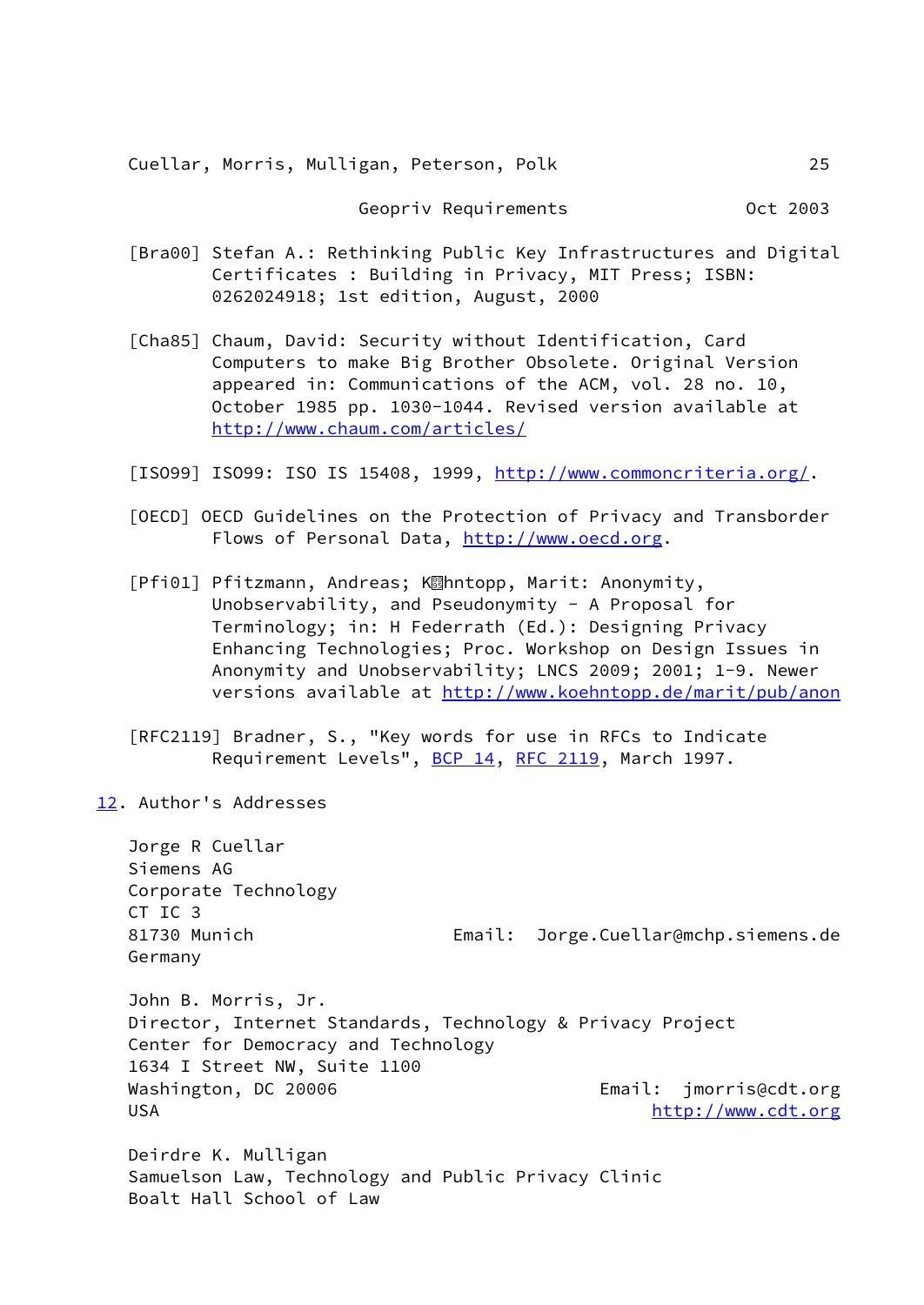University of California Berkeley, CA 94720-7 Email: dmulligan@law.berkeley.edu USA Jon Peterson NeuStar, Inc. 1800 Sutter St Suite 5707 Email: jon.peterson@neustar.biz Cuellar, Morris, Mulligan, Peterson, Polk 26 Geopriv Requirements **CELL 1003** Concord, CA 94520 [http://www.neustar.biz/](http://www.neustar.biz/USA) [USA](http://www.neustar.biz/USA) James M. Polk Cisco Systems 2200 East President George Bush Turnpike Richardson, Texas 75082 USA7 Email: jmpolk@cisco.com

<span id="page-29-0"></span>[13.](#page-29-0) Full Copyright Statement

Copyright (C) The Internet Society (date). All Rights Reserved.

 This document and translations of it may be copied and furnished to others, and derivative works that comment on or otherwise explain it or assist in its implementation may be prepared, copied, published and distributed, in whole or in part, without restriction of any kind, provided that the above copyright notice and this paragraph are included on all such copies and derivative works. However, this document itself may not be modified in any way, such as by removing the copyright notice or references to the Internet Society or other Internet organizations, except as needed for the purpose of developing Internet standards in which case the procedures for copyrights defined in the Internet Standards process must be followed, or as required to translate it into languages other than English.

 The limited permissions granted above are perpetual and will not be revoked by the Internet Society or its successors or assigns.

 This document and the information contained herein is provided on an "AS IS" basis and THE INTERNET SOCIETY AND THE INTERNET ENGINEERING TASK FORCE DISCLAIMS ALL WARRANTIES, EXPRESS OR IMPLIED, INCLUDING BUT NOT LIMITED TO ANY WARRANTY THAT THE USE OF THE INFORMATION HEREIN WILL NOT INFRINGE ANY RIGHTS OR ANY IMPLIED WARRANTIES OF MERCHANTABILITY OR FITNESS FOR A PARTICULAR PURPOSE.